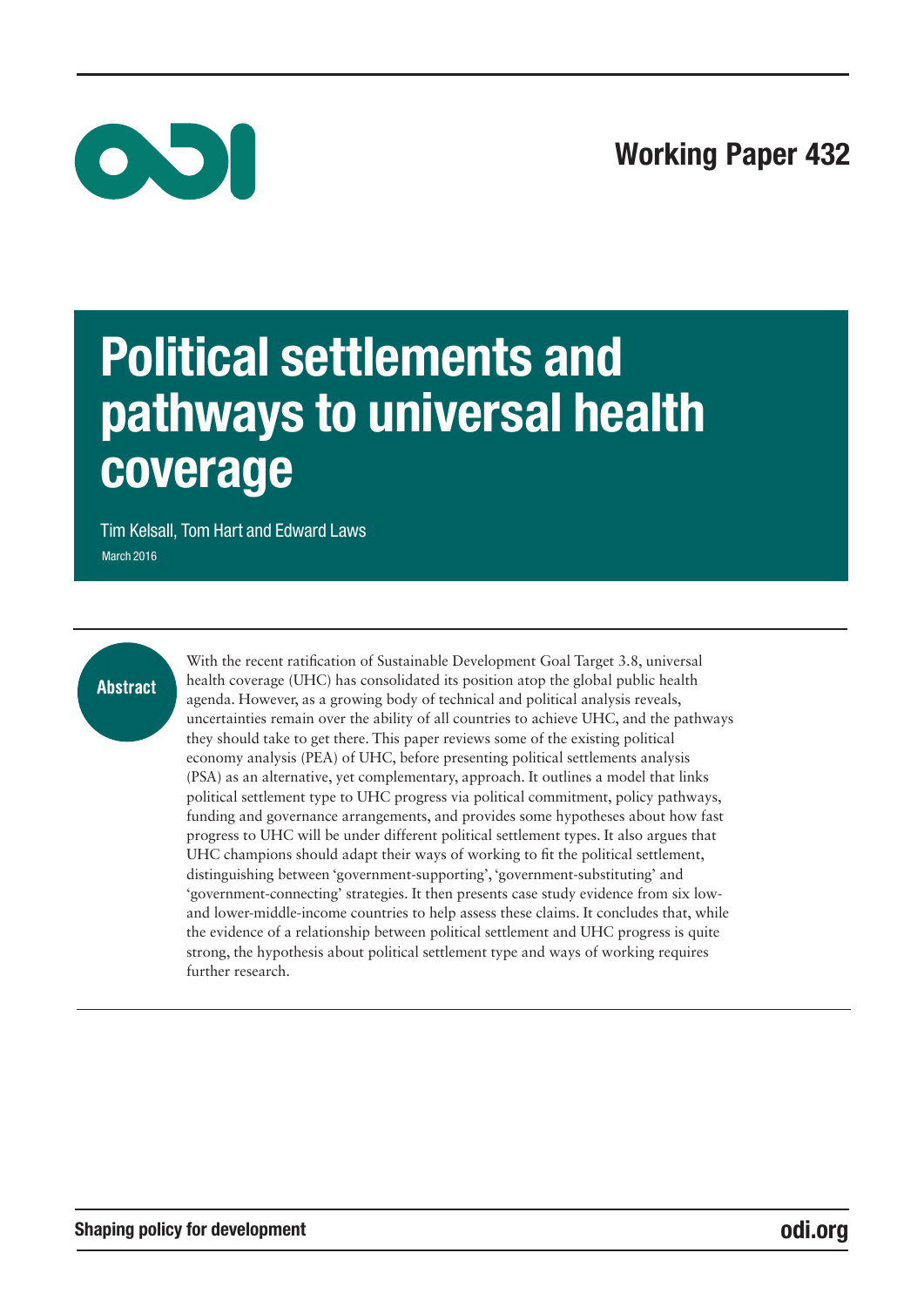# Acknowledgements

The authors would like to thank Michael Reich, Ashley Fox, and David Booth for helpful comments on a draft of this paper, and Marta Foresti, Leni Wild, Jassi Sandhar,

Erin Shephard, Claire Bracegirdle, and Roo Griffiths for helping steer it to completion.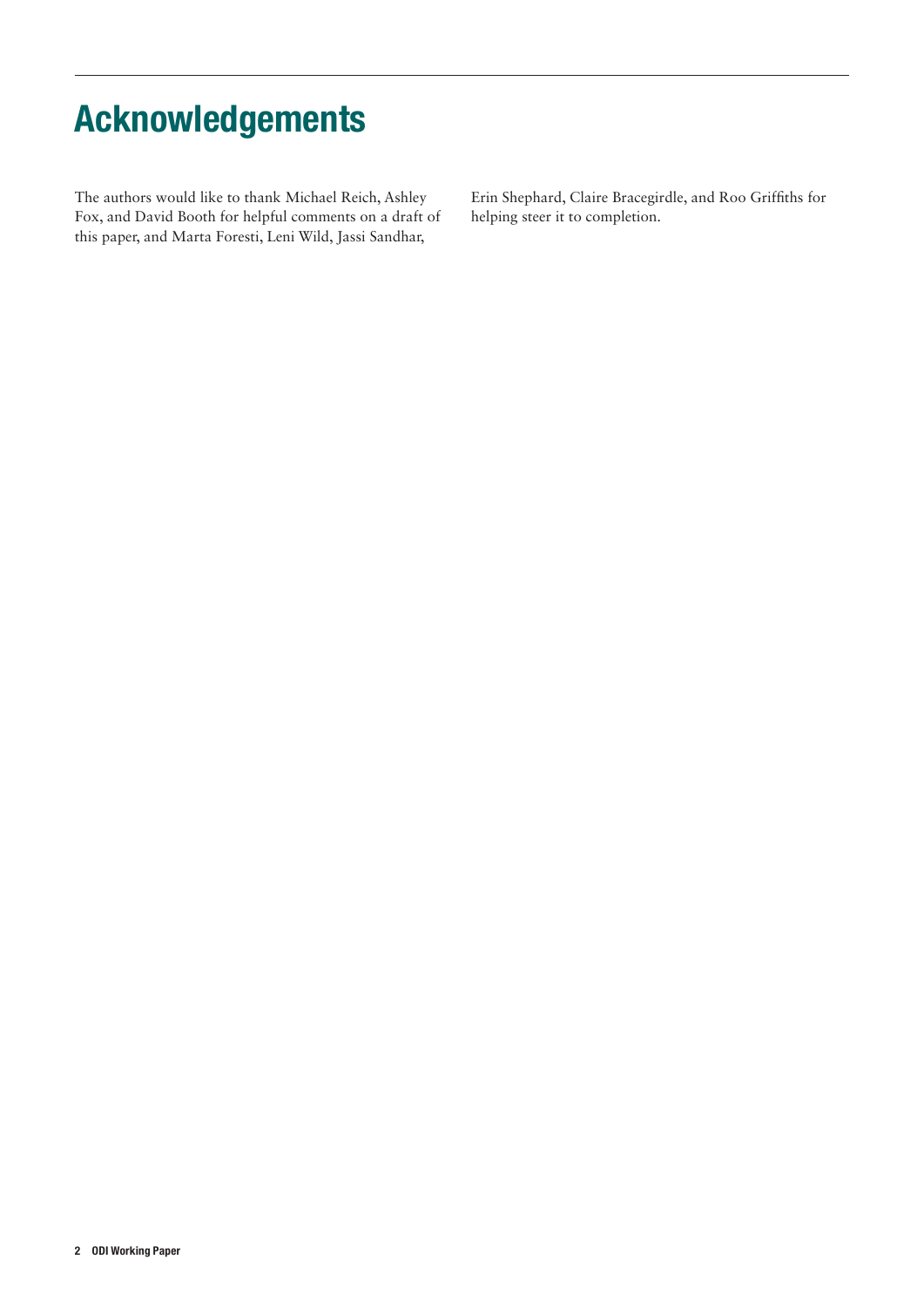# Introduction

On 25 September 2015, the UN General Assembly ratified the 2030 Sustainable Development Goals (SDGs). As had been expected, the SDGs included a target (number 3.8) to 'Achieve universal health coverage including financial risk protection, access to quality essential health care services and access to safe, effective, quality and affordable essential medicines and vaccines for all.'1

As the culmination of a long campaign to make universal health coverage (UHC) the overriding goal of global health policy, Target 3.8 was greeted with enthusiasm by UHC advocates. Despite the upbeat mood, questions remain over whether or not UHC is economically and politically viable everywhere, and over how different countries should best attempt to make progress towards it. The World Health Organization (WHO) has recognised that the transition to UHC will be incremental, and has suggested each country's path will be unique.<sup>2</sup> The mantra of uniqueness, however, provides scant guidance for policymakers who might wish to understand different countries' potential for UHC progress, or how best to advance it in different contexts.

Fortunately, a body of evidence is beginning to emerge on the nuts and bolts of implementation. There is also an emerging political economy literature, some of which focuses on the deep structural underpinnings of UHC, and some on the rather more fluid and contingent policy coalitions that surround it.

In this paper, we explore the potential of a variant of political economy called political settlements analysis (PSA) to add another, complementary, dimension. A political settlement is understood here as the balance of power and institutions that underlies the political order (Di John and Putzel, 2009; Khan, 2010; Laws and Leftwich, 2014), and PSA focuses on this balance to help explain the basic forms of political commitment that, at a very fundamental level, are likely to shape a country's willingness and ability to adopt and effectively implement UHC reforms.

As such, PSA can provide a reality check on a country's professed commitment to UHC and the ambitiousness of its efforts to achieve it. Further, it can provide some very broad pointers for the kinds of partners and ways of working UHC advocates should focus on in different types of country. And finally, it can provide a guide to the places in which policymakers are most likely to find transferrable lessons.

We hope the paper will be of interest to three main audiences: first, UHC champions working in and with developing countries, especially those interested in the governance and politics of UHC; second, UHC researchers, especially those interested in the political economy of UHC; and third, the growing number of political settlements analysts, interested in seeing PSA applied to new fields.

We proceed by providing some background to UHC, an overview of some existing political economy studies of the topic and then a discussion of PSA. Here, we outline a causal model that links political settlement type to UHC progress, and also provide some hypotheses about how UHC champions ought to work best under different types of political settlement, distinguishing between 'governmentsupporting', 'government-substituting' and 'governmentconnecting' strategies. Using published sources, we then provide a discussion of progress towards UHC in Vietnam, Kyrgyzstan, Myanmar, the Democratic Republic of Congo (DRC), Indonesia and Bangladesh. We find broad support for the idea that UHC progress is typically stronger in 'dominant' political settlements, and some support for the idea that UHC progress is optimal when policy strategies are designed to fit political settlement type. On this second question, however, we argue that more research of a different design is required before confident conclusions can be drawn.

### **Background**

The basic idea underlying UHC is that everyone should receive the health care they need without incurring levels of expenditure that would cause financial hardship (WHO, 2015). Progress towards universal coverage is typically measured on three dimensions: the services covered, the costs covered and the proportion of the population covered (WHO, 2010). This has become known as the 'coverage cube'.3 Advocates of UHC regard it as 'the single most powerful concept that public health has to offer' (Chan, 2012). As

#### Figure 1: The WHO UHC cube



*Source: WHO (2010).*

<sup>1</sup> https://sustainabledevelopment.un.org/?menu=1300

<sup>2</sup> 'There is no one-size-fits-all model. Countries must take into account their historical development, their health system capacities and also their ability, in terms of the speed and scope of coverage to move over time' (Margaret Chan: https://www.youtube.com/watch?v=s8w8RUZhV-8)

<sup>3</sup> For an attempt to improve on this cube, see Roberts et al. (2015).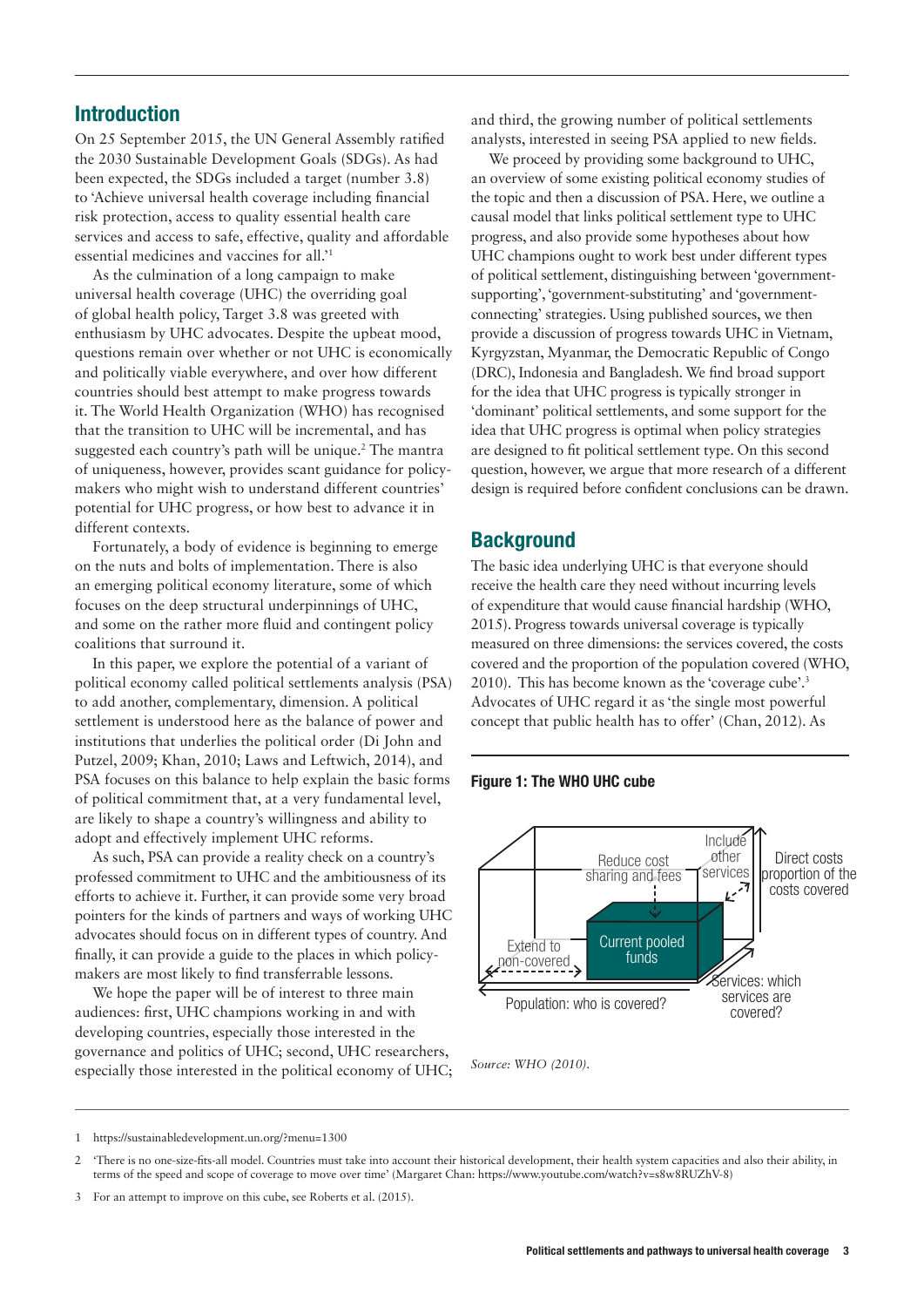we see below, progress towards UHC began to be made in Western European economies as early as the late 19th century. Here, growing industrialisation lent political salience to the demands of organised labour groups for more effective and accessible health services. These demands accelerated after World War II, concurrently with the creation in 1948 of the WHO and the formal incorporation of health assistance in post-war reconstruction efforts. By the mid-20th century, UHC systems in various forms had been established in a number of high-income countries, including Australia, Canada, Israel, Japan and New Zealand. Proceeding under the auspices of a very different political trajectory and ideology, the Soviet model of UHC pioneered certain practices of extending basic health services to widely dispersed populations following the communist advance into Eastern Europe (McKee et al., 2013: 40).

The 1978 Alma Ata conference and its accompanying declaration was the first international statement on the importance of primary health care (PHC) for all. A key milestone in the emergence of the ideal of UHC, the conference proceedings underscored the importance of public health as a driver of economic and social development and the responsibility of governments for the health of the general populace (Bump, 2010). The PHC strategy, backed by WHO and the UN Children's Fund (UNICEF) and signed by representatives from 143 countries, was defined as essential health care made universally accessible to communities at an affordable cost. The sweeping vision of the conference declaration of 'health for all' – which built on earlier progressive ideals on public health expressed by philanthropic organisations such as the Rockefeller Foundation – became condensed in the following decade into a more limited set of costeffective interventions that could be implemented in low-income settings through the centralised bureaucracy of international aid organisations (Bump, 2010; Stuckler et al., 2010). Selective primary health care (SPHC) aimed to maximise the effectiveness of resources by focusing on specific diseases, creating the core of a fuller PHC system that could be built on over time (Bump, 2010).

Greater equity in health services has remained a consistent theme in global health discourse and has gained momentum in recent years. The 1993 World Development Report made the case for health spending as an investment, reaffirmed by the 2001 Report of the WHO Commission on Macroeconomics and Health. In addition, the Millennium Development Goals (MDGs) had a strong health emphasis, with three out of the eight goals focusing on health issues. The first decade of the 21st century has been called the 'golden age for health development', as financing for health tripled, new programmes – the President's Emergency Plan for AIDS Relief (PEPFAR) – and new institutions – the Global Fund to Fight AIDS, Tuberculosis and Malaria and the Gavi Alliance – were founded (Chan, 2012).

Although much of this additional financing focused on 'vertical programmes' targeting specific diseases, the limitations of these programmes have fuelled a growing concern with 'health system strengthening' as a whole (Fox and Reich, 2015). In 2005, the WHO member states endorsed UHC as a central goal. The 2010 World Health Report focused on how UHC could be financed, and led to the concept gaining a higher profile. In 2012 the UN General Assembly adopted a resolution emphasising the responsibility of governments to 'urgently and significantly scale up efforts to accelerate the transition towards universal access to affordable and quality health-care services'. In 2014, Universal Health Coverage Day was established to mark the anniversary of the UN General Assembly resolution, with the support of a 'global coalition of more than 500 leading health and development organizations' led by the Rockefeller Foundation, the World Bank and WHO.

As the idea of UHC has grown in prominence, so has the amount of research around it. In the PubMed database, Bump (2010) finds that the phrase 'universal health coverage' appears in the title or abstract of papers three times in the 1980s, 16 times in the 1990s and 56 times in the 2000s. An annually updated annotated bibliography on UHC details 97 publications for 2014 and 98 for 2015 (Kickbusch et al., 2014, 2015). The 2013 World Health Report was dedicated to research around UHC, with chapters on building research systems, defining and measuring progress towards UHC and translating research evidence into policy and practice, while *Going universal*, a recent World Bank report, identified over 6,500 studies attempting to evaluate UHC impact (Cotlear et al., 2015).

*Going universal* itself summarizes the findings of research into 24 countries that have taken a 'bottom up' approach to UHC, deliberately addressing a history of inequality in the provision of and access to health care. It focuses on the technical nuts and bolts of different UHC programmes, including whether they are improving the service delivery 'supply-side', or enrolling individuals and households in 'demand-side' approaches, how to phase the expansion of coverage, how to enrol the non-poor, which services to add, how to improve health care provision, and how to strengthen accountability (Cotlear et al. 2015).

# The political economy of UHC

While technical knowledge is essential to running an effective UHC programme, the international community has increasingly come to recognise that technical solutions to development problems will have little practical effect if they are not also attuned to political economy concerns (Fox and Reich, 2015). However, researchers and practitioners have only recently begun to apply political economy frameworks to global health issues. The bulk of the analysis of health in the developing world focuses on technical issues such as disease prevention and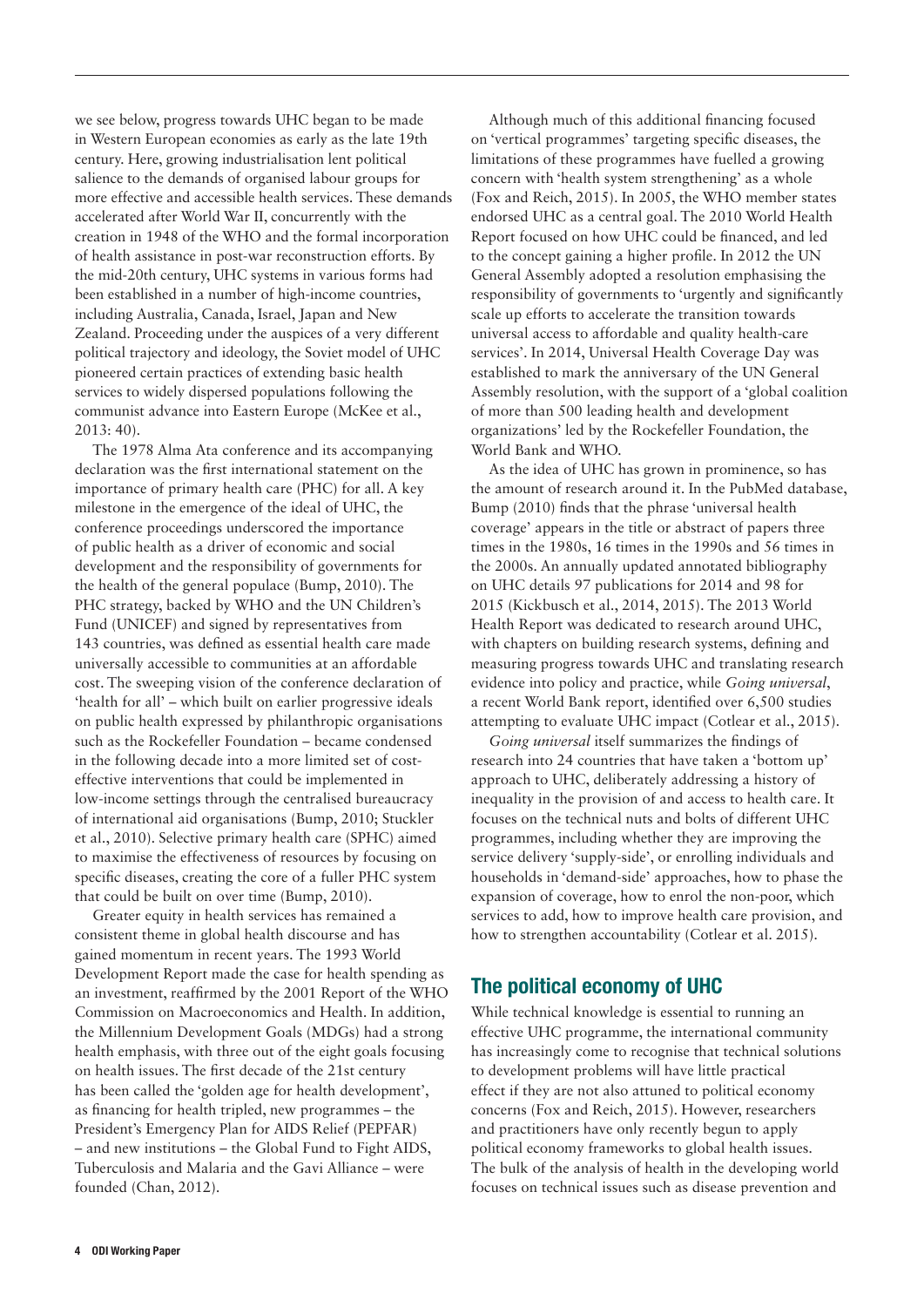policy design, with comparatively little attention paid to the political and economic dynamics that influence the adoption, implementation and on-going progress of health reforms (Participants at the Bellagio Workshop on Political Economy of Global Health, 2015).

Nevertheless, there are signs of a growing appreciation of the importance of political economy issues to health coverage among theorists and key international organisations. For example, although WHO tends to avoid entanglement in its members' domestic politics, it has acknowledged that progress towards UHC is at least in part political: 'All countries can do more to raise funds for health or to diversify their sources of funding, to reduce the reliance on direct payments by promoting prepayment and pooling, and to use funds more efficiently and equitably, *provided the political will exists*' (our emphasis) (WHO, 2010: 17).

Stuckler et al. (2010: 2) claim 'adopting UHC is primarily a political rather than a technical issue'. They argue successful transitions to UHC have all involved 're-framing the debate, identifying and creating political opportunities, and mobilizing resources' (ibid.: 4). According to Fox and Reich (2015), UHC reforms inevitably involve political trade-offs, conflicts and negotiations because these reforms redistribute resources in the health sector and across households. Similarly, Bump (2010: 40) argues that UHC is 'intensely political' because it involves 'a renegotiation of the social contract and changes who gets what and who bears financial responsibility'.

These more overtly political approaches to the analysis of health reform acknowledge that, in any given context, the current system of health financing can often be difficult to change, not just because of the technical or financial demands involved but also because any such change has implications for the interests of powerful stakeholders (WHO, 2010: 94). As the participants at a recent workshop on the political economy of health argue, 'Health system reform, including current efforts to move toward UHC, usually entails the allocation and redistribution of a society's resources, which creates winners and losers. It is thus a profoundly political and economic process' (Participants at the Bellagio Workshop on Political Economy of Global Health, 2015: 20). In particular, in moving towards UHC, questions arise over how to compel individuals, particularly wealthier individuals, to contribute to shared health financing pools when it may run contrary to their individual interests to do so (Reich et al., 2015). Moreover, introducing UHC reforms typically involves advocating on behalf of the poor and marginalised in society, who may lack effective political representation (WHO, 2010: 25).

In summary, then, making progress towards UHC means engaging with deeply political issues. First, government capacity to raise revenues has been the most significant factor in explaining reductions in the share of out-ofpocket (OOP) health spending over 1995–2009 (Fan and

Savedoff, 2012) and investing in government fiscal capacity to raise revenues is ultimately a political decision (Besley and Persson, 2013). Second, when people are incorporated into pooled funding arrangements – whether insurance schemes or tax-funded publicly provided care – these redistribute from the healthy to the sick and from the rich to the poor. Introducing mechanisms that involve taxes can be politically sensitive and will invariably be resisted by particular interest groups (WHO, 2010, 28). Third, improving the standards of care and service delivery is also a deeply political undertaking (Harris et al., 2013; World Bank, 2003). Finally, at the implementation stage, reforms for UHC in low-income countries often encounter the familiar political obstacles of weak institutions, poor infrastructure, deep-seated relations of patronage and rentseeking and limited time horizons imposed by the electoral cycle (Fox and Reich, 2015: 18-21). The move towards UHC therefore demands both technical knowledge as well as pragmatic political strategies that are sensitive to the national political economy context.

Responding to this challenge, recent years have seen the emergence of a number of political economy studies of UHC and frameworks for understanding progress towards it. For example, Stuckler et al. (2010) put forward four key interrelated political economy factors that influence the trajectory towards UHC: individuals, institutions, events and context. Individuals advocating for UHC are more likely to find success if existing institutions are supportive of their efforts, if the wider political and cultural context is conducive to redistribution for health and if it is possible to take advantage of windows of opportunity. McKee et al. (2013) identify similar factors and also highlight the importance of organised labour and left-wing parties, adequate economic resources and an absence of societal divisions.

Fox and Reich (2015) provide a forward-looking framework organised around four stages in the policy cycle: the initial placement of the issue on the policy agenda, the technical design of the reforms, the legislative process involved in adopting the reforms and the implementation of the policy. Four variables influence policy at each of the four phases: interests, institutions, ideas and ideology. In order for UHC reform to make it onto the national policy agenda, a number of factors need to come together at the right moment, representing 'a convergence of an ongoing problem with a political window (occasioned by political and economic transitions) and an available policy solution' (ibid.: 1) .

Indeed, most studies of the politics of UHC agree on the importance of contingent events that provide windows of opportunity to push forward reform. Such a window is often provided through a change in the political leadership, a political, economic or social crisis or a major exogenous shock. Such events can provide an opportunity for major social reforms by reshuffling political competition in ways that enable advocates to push for policy change. The precise nature of the window varies: financial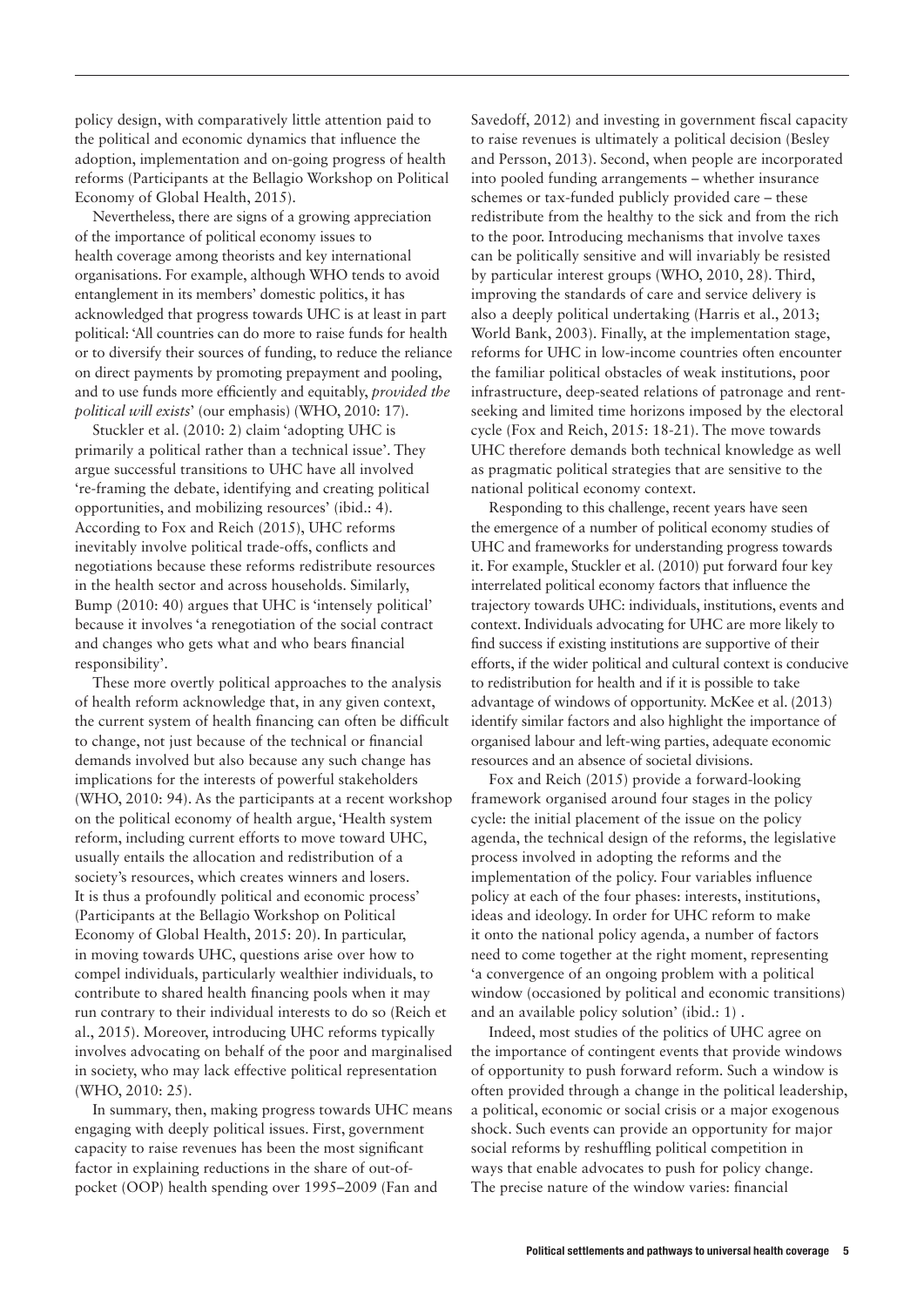crises were the impetus for UHC reform in Indonesia, Thailand and Turkey; in Brazil it followed a period of re-democratisation; France and Japan undertook reforms during the reconstruction efforts post-World War II (Reich et al., 2015: 1).4

Another common theme is the importance of domestic political context. Bump (2010: 3) observes that all countries that have made substantive progress towards UHC have done so through 'organic, domestic processes, which necessarily reflect local historical, cultural and institutional legacies'. The elevation of health reform on to the national political agenda clearly depends on the preferences of governments for health improvement as opposed to other activities (Participants at the Bellagio Workshop on Political Economy of Global Health, 2015). Although there are notable counter-examples, public health coverage is often regarded as a priority by governments with effective ties to labour groups and trade unions (McKee et al., 2013: 41).<sup>5</sup> Broadly speaking, right-wing parties tend to support a more gradual expansion of health coverage based on insurance, whereas left-wing politicians tend to support a more immediate, far-reaching expansion of coverage as an expression of political ideology (Stuckler et al., 2010: 6). Fox and Reich (2015: 5) point out that the prevailing political ideology in a country also affects the degree to which the private rather than the public sector is used as the vehicle for health financing and service delivery.

The presence of democratic institutions appears to have some bearing on the political dynamics surrounding UHC reform, although authors are divided on their importance. According to Stuckler et al. (2010: 33), the experiences of Germany, the UK and South Korea all bear out the observation that democratic pressure on policy-makers can be an important factor in determining the allocation of tax resources for public health. On the other hand, Fox and Reich (2015: 7) contend that democratisation does not necessarily lead to greater probability of expanded health coverage through popular pressure from newly enfranchised voters. On the basis of the experience of health reform in Mexico, Korea and Taiwan, they assert that, although health reforms are often preceded by a transition to democracy, the actual expansion of UHC is typically led by elites and politicians rather than mass demands (see also Grindle, 2001).

A range of studies note that political struggles to establish UHC can also play out across different parts of government and different tiers of the public administration. WHO (2010: 35) acknowledges that many administrations, in both high- and low-income countries, still award low

priority to health in the allocation of departmental funds. Ministries of health therefore need to be equipped to negotiate with ministries of finance and planning in order to push for adequate resources (Borgonovi and Compagni, 2012; Fox and Reich, 2015; Stuckler et al., 2010).

Notwithstanding the significance of individual political leaders at both national and local level with the necessary vision and commitment, the support or opposition of specific interest groups and social movements can be the deciding factor in shaping the success or failure of UHC reforms. Key stakeholders tend to be drawn from the medical profession, organised labour, government officials, political parties, insurance and pharmaceutical companies, leading industrialists, the media and the general public.

Stuckler et al. (2010: 6) characterise the groups that support UHC as 'challengers' against those maintaining the *status quo*. They point out that one tends to find a typically informal coalition of medical, pharmaceutical and insurance stakeholders that is resistant towards publicly financed UHC. Moreover, in highly divided societies (along the lines of, e.g., ethnicity, religion, language or age), it is expected that the drivers of redistribution will be weaker and UHC reform will encounter greater resistance (McKee et al., 2013, 41; Stuckler et al., 2010: 33). Those groups in favour of public health financing tend to be drawn from trade unions, nursing and community health worker associations. Support for public redistribution towards health through taxation tends to be stronger when labour groups and representatives are well organised, where there are union representatives who understand the interest of impoverished groups and where those groups have access to public policy channels.

However, the political influence of organised professional associations of health workers can also complicate efforts to expand effective coverage. For example, research by Harris et al. (2013) has found that the dominance of organised and influential professional groups and health workers' unions in Nepal has undermined efforts to improve access to qualified health workers in remote rural areas. Politically affiliated unions systematically facilitate transfers to preferred postings or further training in the Kathmandu Valley for their members. Patronage networks in human resource management thereby undermine the expansion of effective health services in the more remote areas of Nepal.

Reich et al. (2015: 2) use Turkey's recent experience to illustrate the importance of managing the pressures that emerge from interest group politics in the drive to UHC. The government's initial roadmap to reform involved

<sup>4</sup> Stuckler et al. (2010: 22) point out that opportunities for social reform can follow not only from exogenous shocks but also from particular moments in the political or electoral cycle. In the US, for example, newly elected presidents are said to have a honeymoon period that makes it possible for them to push through contentious aspects of their campaign agenda.

<sup>5</sup> The experiences of Mexico, Turkey and Ghana provide counter-examples to this generalisation. In Mexico, serious opposition to national health insurance came from the left-wing opposition Partido de la Revolución Democrática, whereas trade unions in all three countries were opposed to health coverage reform. We are grateful to Michael Reich for pointing out these cases.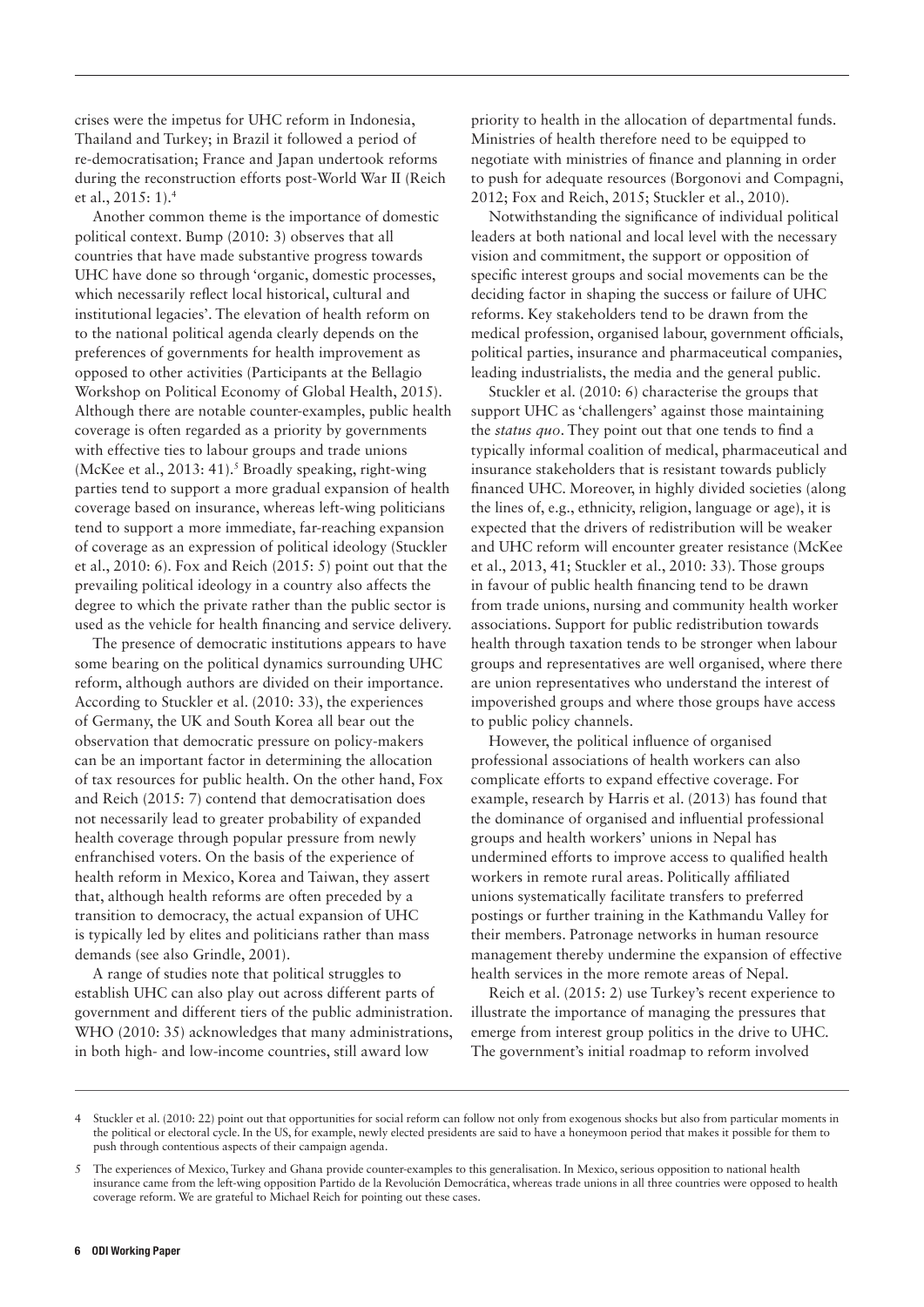identifying those interest groups likely to be opposed to it and developing an understanding of their motivations and potential effects on the political process. On the basis of this initial scoping exercise, strategies were developed to manage opposition from groups drawn from the civil service, trade unions and the social security and health sectors. At the same time, the government sought to increase public support for the reforms by doing away with the practice of holding patients to ransom for past-due hospital bills, by improving the facilities for patient care and by expanding emergency services. Additionally, they sought to undermine the support base of the existing health workers' association by establishing a new union along with pay-for-performance incentives.

Moving on to consider the pace and trajectory of UHC reform, it is expected that the number of veto players and veto points in the legislative process will be key factors in determining the way health reforms are adopted (Fox and Reich, 2015: 14). Veto points are the 'junctures in the legislative and policy design process where reform can be blocked' whereas veto players are the 'individuals or collective actors whose agreement is required to make a policy decision' (ibid.). When there is a large number of veto players, far-reaching policy changes are harder to achieve because of the greater potential for conflicts of interest. Where there is a high number of veto points, lobbyists and interest groups have more opportunity to influence the policy process. In these cases, an incremental, 'bottom-up approach' may be more feasible than rapid, systemic development imposed by government (ibid.: 14–15).

The politics of UHC is clearly complex, with a variety of ideas, actors, interests and institutions, not to mention contingent factors such as windows of opportunity contributing to whether or not UHC policies are adopted, how pro-poor they are and whether the transition to UHC is designed to be fast or slow.<sup>6</sup> Drawing on the aforementioned political economy analysis (PEA) literature, Table 1 summarises some of the factors likely to enable and disable rapid progress to UHC. As we see in the next section, the interaction of these 'policy domain' factors with the deeper power relations of the political settlement combine to shape a country's progress to UHC.

# Political settlements analysis and the study of UHC

PSA is a relatively recent political economy approach to the study of UHC. At the heart of PSA is the idea that a society's institutional structure and the policies that flow from it reflect the interests of powerful groups in society, echoing the insights of classical political economists and early 20th century elite theorists, including Marx, Mosca, Pareto and Michels. One of the first traceable uses of the concept is in Joseph Melling's study of industrial capitalism and the welfare state (1991), while it was first used in a development studies context by Mushtaq Khan (1995), to explain why similar institutions perform differently in different developing countries. The idea subsequently caught on in the development community, with several notable contributions (Di John and Putzel, 2009; Hickey, 2013; Jones et al., 2012; Khan, 2010; Laws, 2012; Laws and Leftwich, 2014; Levy and Walton, 2013; Lindemann, 2008; Parks and Cole, 2010; Rocha Menocal, 2015; Whitfield and Therkilsden, 2011). Much of this work has been funded by aid agencies, and some has found its way into policy documents and, to a lesser extent, programming. From 2015, the UK's Department for International Development (DFID) began to fund a Political Settlements Research Programme at the University of Edinburgh.7

As this is an evolving field of study, there is considerable variation in the way different authors use the term 'political settlement'. Di John and Putzel (2009: 4) describe it as 'the balance of power between contending social groups and social classes, on which any state is based'; an early DFID paper (2010: 22) refers to the 'expression of a common understanding, usually forged between elites, about how

| <b>Enabling factors</b>                       | Disabling factors                                                             |
|-----------------------------------------------|-------------------------------------------------------------------------------|
| Political transition or crisis                | Strong coalitions of medical,<br>pharmaceutical and insurance<br>stakeholders |
| Left-wing or populist government              | Politically weak health ministries                                            |
| Strong labour movement                        | Large number of veto points in the<br>political system                        |
| Strong presence of pro-UHC<br>'technopols'    | Relatively heterogeneous social<br>structure                                  |
| Strong international health actor<br>presence |                                                                               |
| Relatively homogeneous social<br>structure    |                                                                               |

#### Table 1: Enabling and disabling factors in the transition to UHC

power is organised and exercised'; whereas Khan (2010: 4) calls it 'a combination of power and institutions that is mutually compatible and also sustainable in terms of economic and political viability'. For Levy (2012: 5), it is 'the set of institutional relationships through which a

Note that 'fast' is not necessarily 'better'. We can only assume this in contexts where the policies are likely to be well designed and implemented.

7 http://www.politicalsettlements.org/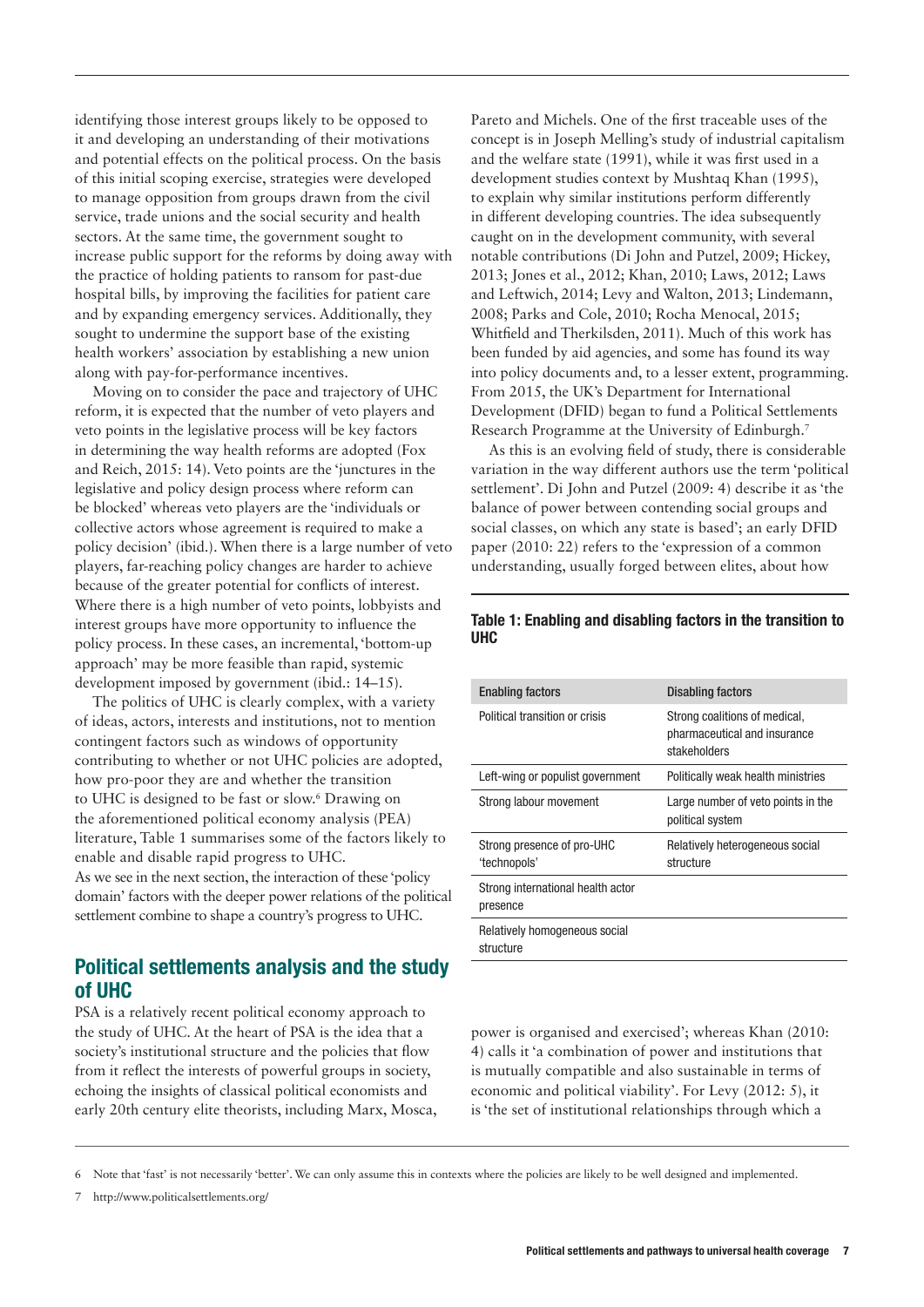country restrains violence'. Despite the variation, all these authors use the term to imply a condition of minimal political stability, as opposed to pervasive anarchy or civil war: a political settlement exists when powerful groups have agreed to stop fighting and pursue their aims through peaceful politics. There is also an explicit focus on the role of economic rents in securing the conditions for political stability; in other words, political settlements are formed and peace reigns when a society's institutions distribute rents in a way that is acceptable to powerful groups.

The identification of political settlements with peace and political stability has led some authors to equate them to peace deals or agreements. Laws (2012), however, argues convincingly that, although political settlements are typically inaugurated by discrete events such as peace deals, elite pacts or regime change, they are better understood as on-going political processes. He argues further that, while some political settlements may be characterised by a common understanding of the rules of the game, it is more normal for them to involve on-going bargaining, manoeuvring and negotiation. This takes place not just among elites but also between elites and their followers in wider society. Laws and Leftwich (2014: 1) conclude that PSA is about understanding 'the formal and informal processes, agreements, and practices that help consolidate politics, rather than violence, as a means for dealing with disagreements about interests, ideas and the distribution and use of power' (see also Lavers and Hickey, 2015).

PSA comes bundled with a number of assumptions. The first is that, in the absence of a political settlement, sustainable or inclusive development is impossible. A second is that the way societies solve the problem of violence, in other words the nature of the political settlement, creates powerful path dependencies for future development, strongly influencing the ability of the state to raise revenue through taxation, to hire and fire competent civil servants, to privilege certain sectors for economic development or to advance the position of different social groups, among other things. A third is that political settlements tend to evolve gradually until such a time as a tipping point is reached, after which change can be dramatic and discontinuous. A fourth is that institutions and policies are most likely to take root or be implemented effectively where they are aligned with the underlying political settlement.

From our discussion so far, it should be apparent that PEA and PSA share in common the starting premise that, in order to understand development outcomes and the varying trajectories of change in different countries, we must go beyond formal policies, structures and institutions and look to more fundamental political dynamics. Both schools maintain that development, and political change

more broadly, is not only about government capacity or technical expertise in policy design, but is also a function of power relations and the structure of ideas, interests and incentives between individuals and groups. PSA typically pays greater attention than other types of PEA, however, to the *underlying distribution of power* that shapes the trajectory of political and economic processes. By this, we mean PSA is more centrally concerned with understanding the formal and informal power relationships between elites, and between elites and their respective groups of followers.

PSA has also generated a number of typologies and theories that hypothetically link different political settlement 'types' to differences in development outcomes, or, to be more precise, some of the more proximate causes of development outcomes, in particular political will and state capability. This has permitted further hypotheses about such things as how successful different types of political settlement are likely to be in implementing development policies, and also what kinds of policies, especially governance policies, are likely to work best where.

To date, most PSA work has taken the form of small-n comparative case study analysis, in which cases are chosen on the independent, political settlement variable and analytical narratives are told that try and link the political settlement to political will, state capability, the success or failure of various policy initiatives and, ultimately, development outcomes (Chopra, 2015; Hickey et al., 2015; Kelsall and Heng, 2016; Khan, 2010). In the main, PSA has been used here as an interpretive framework to help us understand how different countries have achieved the development outcomes they have. At the same time, and to the extent that the narratives confirm the hypotheses the typologies generate, PSA can be said to have predictive power. In principle, policy-makers can extrapolate from what has worked well in countries with one political settlement type and apply it to countries with similar types, and vice versa. While social complexity ensures there is no guarantee this will work, PSA can at least help policymakers place their first bets (Kelsall, 2016).8

PSA remains a relatively young field in considerable ferment, throwing up new models and modifications in response to intellectual debates and research results. A major centre of gravity is the Centre for Effective States and Inclusive Development at the University of Manchester (ESID). Research for this paper, for example, began using a model created for ESID by Brian Levy and Michael Walton to help explain the politics of service provision (Levy and Walton, 2013). As the research was in progress, Tom Lavers and Sam Hickey released a new paper using a different political settlements framework inspired by Mushtaq Khan and applied to the politics of social protection, including UHC (Lavers and Hickey, 2015).

<sup>8</sup> To our knowledge, nobody has yet attempted to study the results of using PSA in this manner; nor have there been many attempts to apply PSA to a large dataset. For an exception, see Levy (2014). Unsurprisingly, nobody has used PSA to try and predict the future in the manner of a Popperian falsification experiment.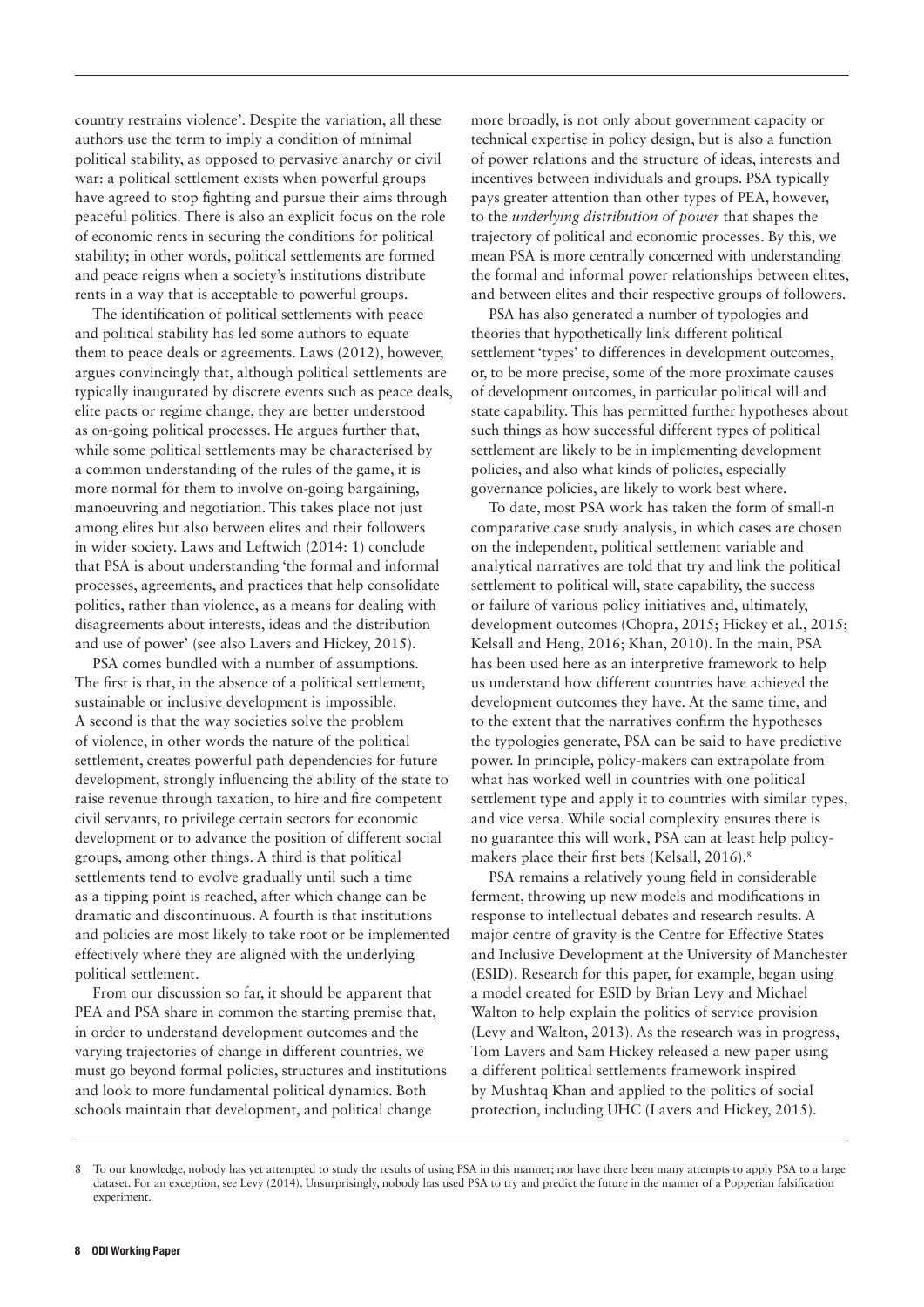



*Source: Levy (2012).*

Shortly thereafter, David Booth released another typology, which was later adopted and extended by Kelsall (Booth, 2015; Kelsall, 2016). In this paper, we focus on the Levy typology, with which we started our work and which drove our case selection, while enriching the analysis with insights from the other approaches.

The Levy framework<sup>9</sup> is inspired by the work of Douglass North et al. on 'limited' and 'open access orders'. For North et al., society's natural condition is violence, but some societies solve the problem of violence by creating 'limited access orders' (LAO): 'personalised elite bargains' in which powerful groups or elites are granted privileged access to land, markets, employment, tax revenues and the like, inducing them to support the political order. According to North et al. (2009, 2013), most societies in human history, as well as most contemporary developing countries, are LAOs. They are to be distinguished from 'open access orders' (OAOs): 'impersonal' societies in which peace is underpinned by the openness of the political order and the political subordination of the military, and in which the main rents are generated via processes of technological innovation and creative destruction, as occurs in most advanced industrial countries. North et al. contend that transitioning from LAO to OAO status involves increasing organisational complexity via the progressive *impersonalisation* of institutions. Levy has added to this the notion that there are different trajectories from LAO to OAO, based on the degree of elite cohesion in the polity. In high-cohesion settlements, a particular leader, organisation or party is *dominant* in the sense of having consolidated its grip on power. In low-cohesion settlements, the elite is divided but has agreed to *compete for power* peacefully through elections. This can also be expressed as a measure of the disparity in violence

potential between the leaders and their opponents: in dominant settlements, it would take an enormous effort and considerable sacrifice for opponents to remove the leaders from power; in competitive settlements, this is much easier (Levy, 2014).

Levy argues that different political settlement types have different governance characteristics, and hypothesises that the transition from LAO to OAO status will be smoothest when development policy 'works with the grain' of these. In other work, Levy and Walton (2013: 12) refine the approach to include additional types at the early, personalised stage of development: 'dominant-predatory', 'dominant-developmental', 'inclusive competitive clientelist' and 'elitist competitive clientelist' (see Figure 3).





*Source: Adapted from Levy and Walton (2013).*

9 This framework has actually been through a number of iterations (While drawing on all three, for simplicity's sake we refer throughout to 'Levy'.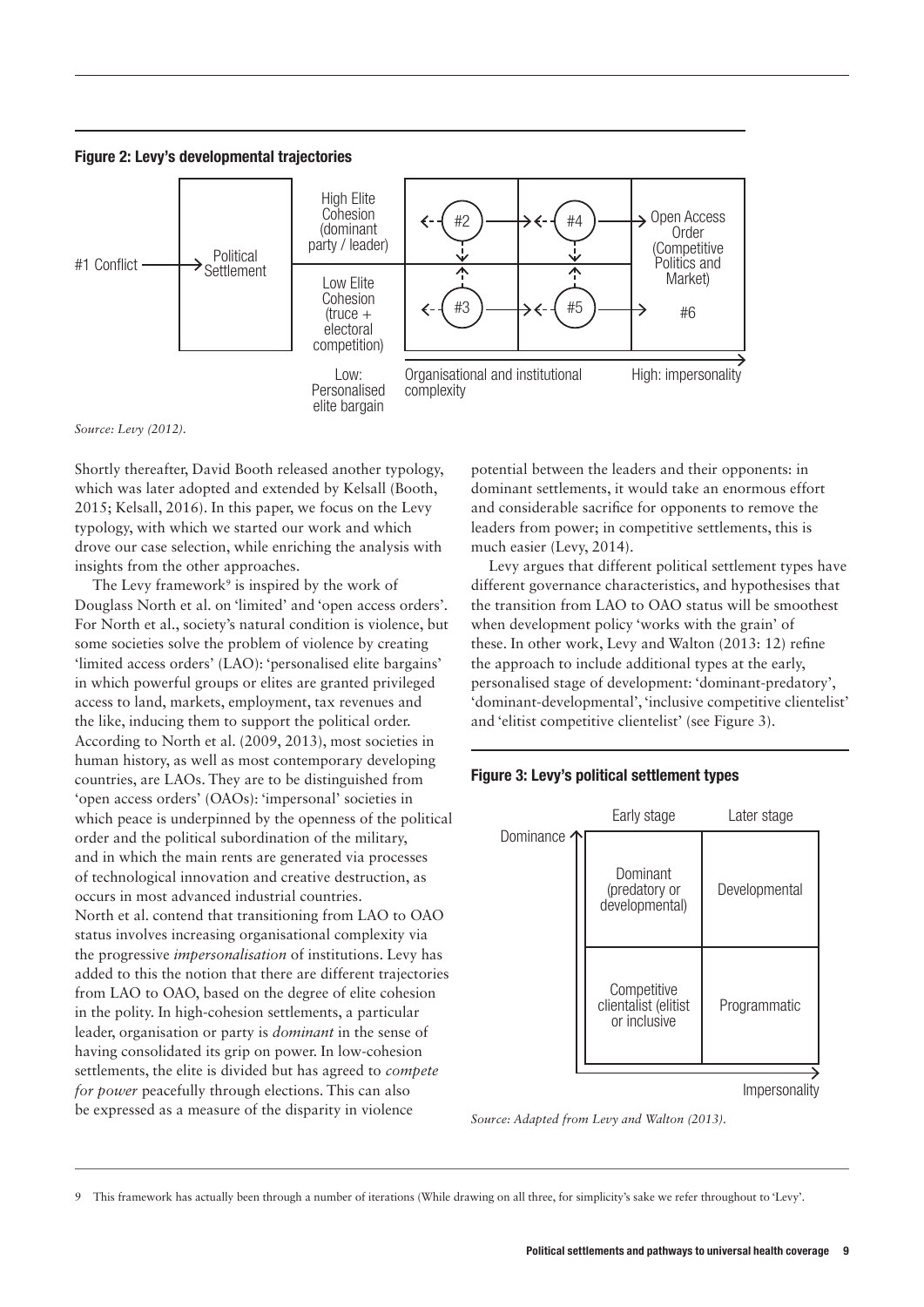In dominant settings, the leader or leadership group (the principal) has a great deal of discretion over the performance of the bureaucracy. In consequence, where the leadership is inclined for one reason or another towards predation, public sector performance is likely to be poor. However, 'on occasion, dominant political leaders can emerge with a strong developmental orientation. In such settings, even at an earlier stage of the broader transition from personalised to impersonal institutions, the potential may be high for unexpectedly strong bureaucratic performance' (Levy, 2012: 8, 2014).

In competitive settings, the challenges are likely to be different. By definition, the polity is more open, but the performance of the public bureaucracy is likely to be more problematic:

*[…] whereas along the dominant trajectory, there exists the possibility (though by no means the certainty) of the early emergence of a political leader committed to strong public sector performance, in early stage competitive settings, the centrality of politics implies that bureaucratic performance generally is likely to be poor: Political time horizons are likely to be short, so there is little incentive for political leaders to invest in the long-term task of building bureaucratic capability. Moreover, with no one faction having a clear monopoly of power, there are unlikely to be clear signals as to how to deploy whatever bureaucratic capability may be available […] decisionmaking is constantly contested; narrow interest-seeking and even individual corruption are ubiquitous; political incentives to supply public goods are limited. Conflict continually threatens to spiral out of control (Levy, 2012: 9–10, 2014).* 

In other work, Levy and Walton (2013: 19) advance several hypotheses about what types of governance arrangements work best under different types of settlement, drawing a basic distinction between what they call 'hierarchical' and 'multi-stakeholder' governance, where the former involves classic top-down principal-agent relations and the latter refers to a situation in which 'there is a politically salient coalition of external stakeholders that is working in concert with an organization's management…with a mutual interest in pursuing the organization's goals'. They hypothesise that progress in dominant-developmental settings is most likely to come from technocratic initiatives, together with improved stakeholder involvement 'to help solve internal agency problems' (ibid.: 20). In dominant predatory settings, little generally can be done, although even here there may be areas where the leadership has an interest in better developmental performance, in which 'islands of effectiveness' might be built. In competitive clientelist settlements, progress is most likely to be made 'through external stakeholder mobilisation, political connectivity and links to internal organisational stakeholders' (ibid.: 21).

Levy's work is complemented by that of Lavers and Hickey (2015: 9). The latter hypothesise that, in potential developmental coalitions (which overlap with Levy's 'dominant-developmental' settlements), ruling elites are likely to be under little pressure from lower-level factions, and may resist international and domestic attempts to bring about more progressive social policies which, via higher taxation demands, would reduce their enjoyment of rents. In other situations, potential developmental coalitions may decide to initiate the expansion of social protection, 'as a means of securing the acquiescence of groups that might otherwise threaten political stability or economic growth in the future or to undermine political opponents' (ibid.).

By contrast, competitive clientelist coalitions (overlapping with Levy's 'competitive clientelist' category) are likely to face strong redistributive pressures from lower-level factions, which may lead to an early commitment to UHC but result in policies targeted at those groups that are better organised, and more of a political nuisance, than those most in need of social protection.

The nature of the political settlement will also affect the state's implementation capacity. In potential developmental coalitions, the ruling coalition is likely to have a long time horizon, and thus the ability to carefully design policies that will pay off in the medium and long term. By contrast, competitive clientelist settlements are more likely to create *ad hoc* policies that deliver quick benefits to politically important groups, especially around election time (Lavers and Hickey, 2015: 10). In settlements where there is little elite interest in social protection, transnational actors, particularly in aid-dependent countries, may play a greater role. However, 'it seems unlikely that social protection will become institutionalised, as opposed to merely project-based, in contexts where there is little to no national elite commitment' (Lavers and Hickey, 2015: 10). Moreover, in 'weak dominant party' (akin to Levy's dominant-developmental but with strong internal factions) and competitive clientelist settings, policy implementation is likely 'to become heavily politicised and distributed according to the logic of patronage, rather than according to needs or rights' (ibid.).

Lavers and Hickey also discuss the role ideas have in underpinning political settlements and in influencing policy agendas within political settlements. Potential developmental coalitions, they argue, are likely to be grounded in strong ideological orientations, and therefore more resistant to external ideas. Social protection agendas, including UHC, will need to be painted in congenial ideological colours to gain acceptance. By contrast, in competitive settlements, social protection may need to be framed to appeal to broad and diverse constituencies, slowing the process of policy adoption and implementation. Alternatively, ruling coalitions in competitive clientelist or weak dominant party settlements may adopt external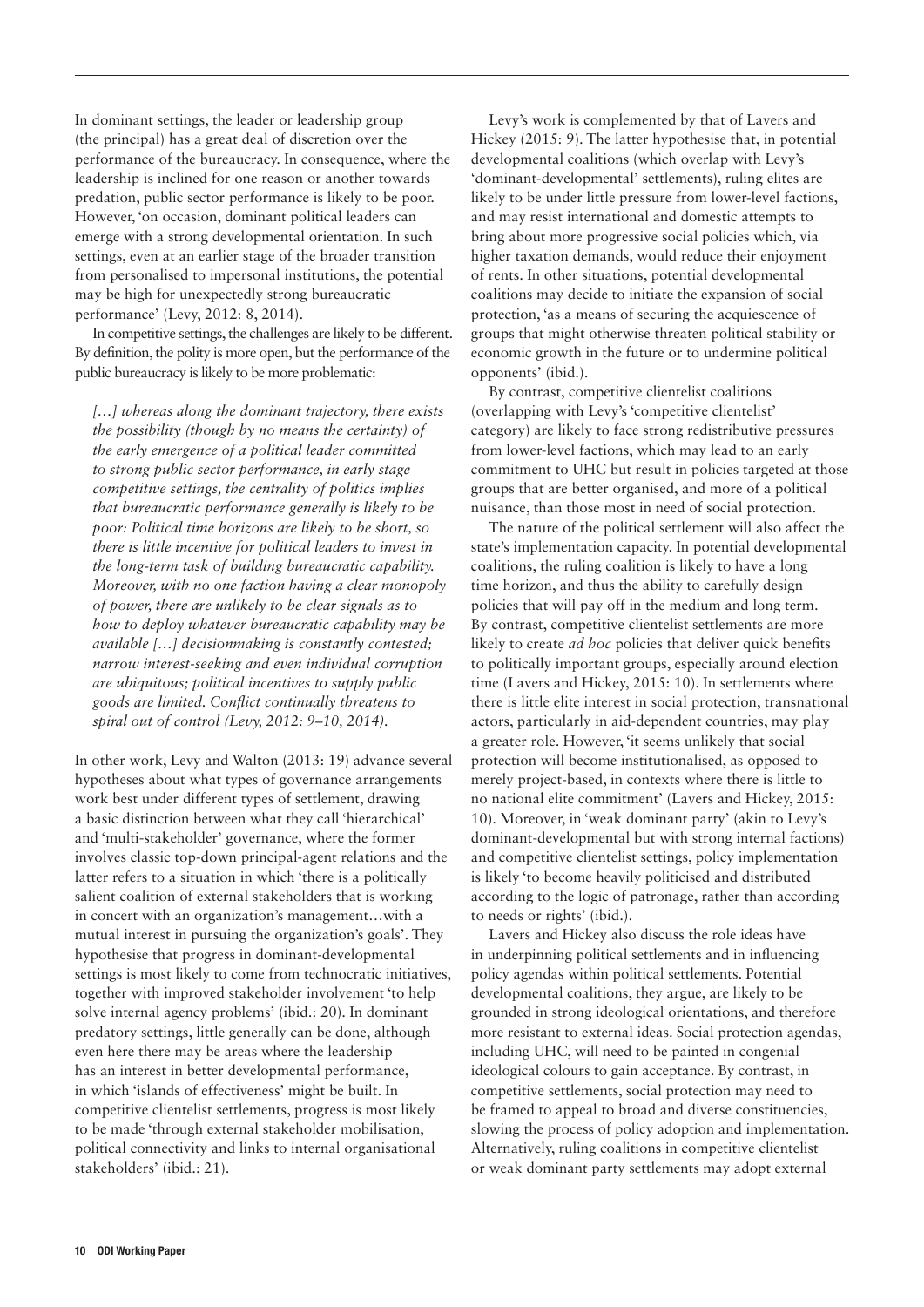policy ideas as a means of securing funding for rent distribution, making ideological fit less important.

Understanding whether and what type of social protection policies, or any other policy for that matter, a country ultimately adopts involves attention to what Lavers and Hickey (2015: 18) call 'policy coalitions', which help explain how policy processes play out in specific *policy domains* within particular political settlements. Where social protection is deemed 'key to political stability or thick enough with rents to support the distributive requirements of the ruling coalition', the interests and ideas of the ruling coalition are likely to be strongly reflected in social protection policies. Where, by contrast, it is deemed marginal to regime survival, foreign donors will have greater scope to drive policy content (ibid.). $10$ 

# Political settlements and UHC progress: a model

Summarising the discussion above, Figure 4 sets out what we believe to be the main variables in the causal chain linking the political settlement to UHC progress.



Figure 4: Political settlements and UHC progress

In this causal chain, *the political settlement* is the underlying balance of power and institutions on which the political order is based. *The policy domain* is the realm of ideas, interest groups and coalitions concerned specifically with health. These two variables interact to drive a certain level of *political commitment to UHC*, which manifests in a variety of *policy pathways* to UHC, for instance whether to go with a taxation- or insurance-based model; the choice of which population groups to incorporate and when; the composition of the service package; and the mix of public, private and non-state provision. It also drives a certain

level of public *funding*, and also particular *governance arrangements*, such as how insurance and exemption schemes are managed and how service providers are monitored and held accountable – all of which will affect implementation, and ultimately *UHC progress*.

It is important to note that UHC champions, whether in government, civil society or the development community, have little to no influence over the political settlement itself, at least in the short term. They *are* able to influence UHC outcomes, however, through the policy domain. Knowing how the political settlement affects political commitment to UHC should help them design *strategies* that result in policy pathways, funding solutions and governance arrangements that not only complement each other but also either *build on the strengths* of the political settlement or *help mitigate some of its weaknesses*. The journey to UHC is then likely to be as fast and smooth as possible, given the nature of the political settlement and other forces in the policy domain. Very simply, we categorise these different strategies as '*government-supporting*', '*government-substituting*' and '*government-connecting*'.

Building on this, Table 2 sets out some hypotheses about how political settlement *type* affects political commitment to UHC at early stages of development, the most likely policy pathway to UHC under the circumstances, the adequacy of funding arrangements (for the poor) and the probable effectiveness of public governance. On the basis of these, the sixth column suggests some policy *strategies* that actors in the policy domain might profitably adopt, either to build on the strengths of the settlement or to mitigate its weaknesses. The next column provides some predictions about strength of UHC progress under different settlement types, with the rider that progress will be modified by the nature of the policy domain.

As mentioned earlier, PSA can be used as an interpretive framework to provide rich and nuanced analytical narratives about how countries get the development results they do. Here, however, we reduce that richness to a set of simple variables for the sake of creating a relatively parsimonious theory that can generate clear hypotheses. Political settlements are reduced to Levy's four early-stage types: *dominant-developmental*, *dominant-predatory*, *elitist competitive clientelist* and *inclusive competitive clientelist*. Policy pathways are reduced to those that are, broadly speaking, *state-centred*, *market- and non-state actor-dominated* and *pluralistic*. Funding can be *adequate*  or *inadequate*. Governance can be *effective* or *ineffective*.

Here, then, are our hypotheses. In dominant developmental settlements, the government is likely to be strongly committed to UHC (once it has accepted the need for it) and to have relatively high funding capabilities

<sup>10</sup> Booth (2015) and Kelsall (2016) have recently attempted to realise PSA's potential further, first by undertaking a conceptual cleaning-up exercise and second by trying to marry PSA with recent ideas about 'thinking and working politically' (Leftwich, 2011; Wild et al., 2015). Although we believe this framework may ultimately supersede the other two, it is currently less well developed than they are. We do, however, draw on some of its insights in our hypotheses liking political settlement type to UHC strategies.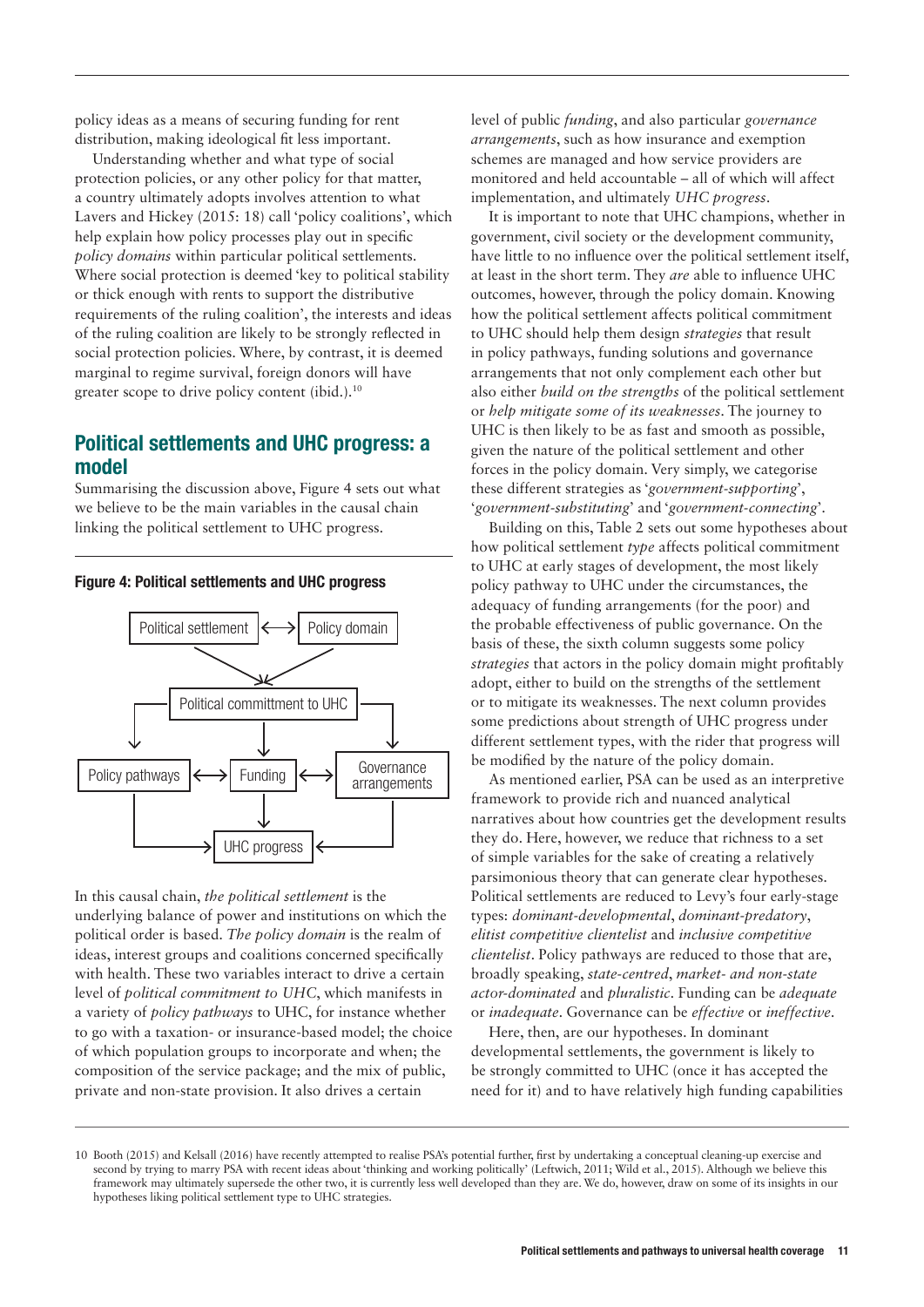and effective governance arrangements. It should be able to 'own' UHC policies and take the lead in designing and implementing them. That does not mean it will have enough expertise or funds to do everything it wants, or that it will get things right all of the time. The best-fit strategy for UHC champions in this context is likely to be *government-supporting*: providing technical support and funding for what will be a predominantly state-centred pathway, even if elements of non-state provision and financing remain. In these circumstances, progress to UHC should be strong.

In dominant-predatory and elitist competitive clientelist contexts, the government is likely to have weak commitment to UHC and little ability to effectively fund or govern it. State structures will be highly dysfunctional. The best-fit strategy for UHC champions in this context will be *governmentsubstituting*. Champions should attempt to build 'islands of effectiveness' in the administration that can accomplish the absolute essentials required of a public health bureaucracy, while substituting much state provision and financing with non-state and market solutions, often in an ameliorative way. UHC progress is likely to be weak to moderate.

In inclusive competitive clientelist contexts, the state may have a strong ostensible commitment to UHC and some financial capability (fluctuating, probably, with the electoral cycle), but policy design and adoption is likely to be diluted or undermined by vigorous interest group politics, and implementation is in constant danger of being undermined by weak or chaotic governance and patronage pressures. Parts of the state may work well where committed leaders, managers and service providers have been able to insulate themselves from or find a way of working with the politics around them, but many parts will work poorly. At the same time, the more pluralistic political context is likely to imply a more diverse, although not necessarily more effective, range of health actors in the private sector and civil society. We describe the best-fit strategy for UHC champions working in this context as *government-connecting*. What we mean by this is a more

politically savvy role, whereby UHC champions help connect the more effective parts of the state and polity with the more effective elements of the market and civil society, supporting local ownership and multi-stakeholder initiatives that can trump patronage politics and create solutions that work for the poor. UHC champions, especially external players, may need to be especially experimental, adaptive and politically smart here, with a greater role in convening actors around UHC issues, building coalitions and brokering solutions, rather than supplying solutions themselves.<sup>11</sup> In these circumstances, UHC progress should be moderate.

We also need to say something about the policy domain. Policy domains vary greatly, but, when it comes to understanding UHC progress, what is most important for us to know is whether the balance of forces is, very broadly speaking, *enabling* or *disabling*. There may be forces in the political settlement pushing for a fairly rapid transition to UHC, but if the balance of power in the policy domain is disabling, these may get bogged down. Conversely, there may be no strong commitment to UHC from the political settlement, but an enabling politics of the policy domain may induce a reasonable degree of progress nonetheless. Whatever the inherent balance of forces in the policy domain, our argument is that, if UHC champions adopt the best-fit strategies identified above, progress towards UHC will be easier.

By now we should be able to see some of PSA's distinctive contribution. Where existing political economy approaches have tended to focus either on the long-term structural drivers of UHC or else on the political dynamics of policy adoption, PSA approaches provide something that is complementary, yet slightly different. In short, they provide an insight into some fundamental features of political commitment that are likely to condition progress towards UHC. Further, they provide a means of categorising different countries and providing pointers to the broad policy strategies UHC champions should adopt in different places.

<sup>11</sup> Note that, in all political settlements, UHC champions should be politically smart and flexible and should eschew blueprint approaches, but in competitive clientelistic settlements this is especially so.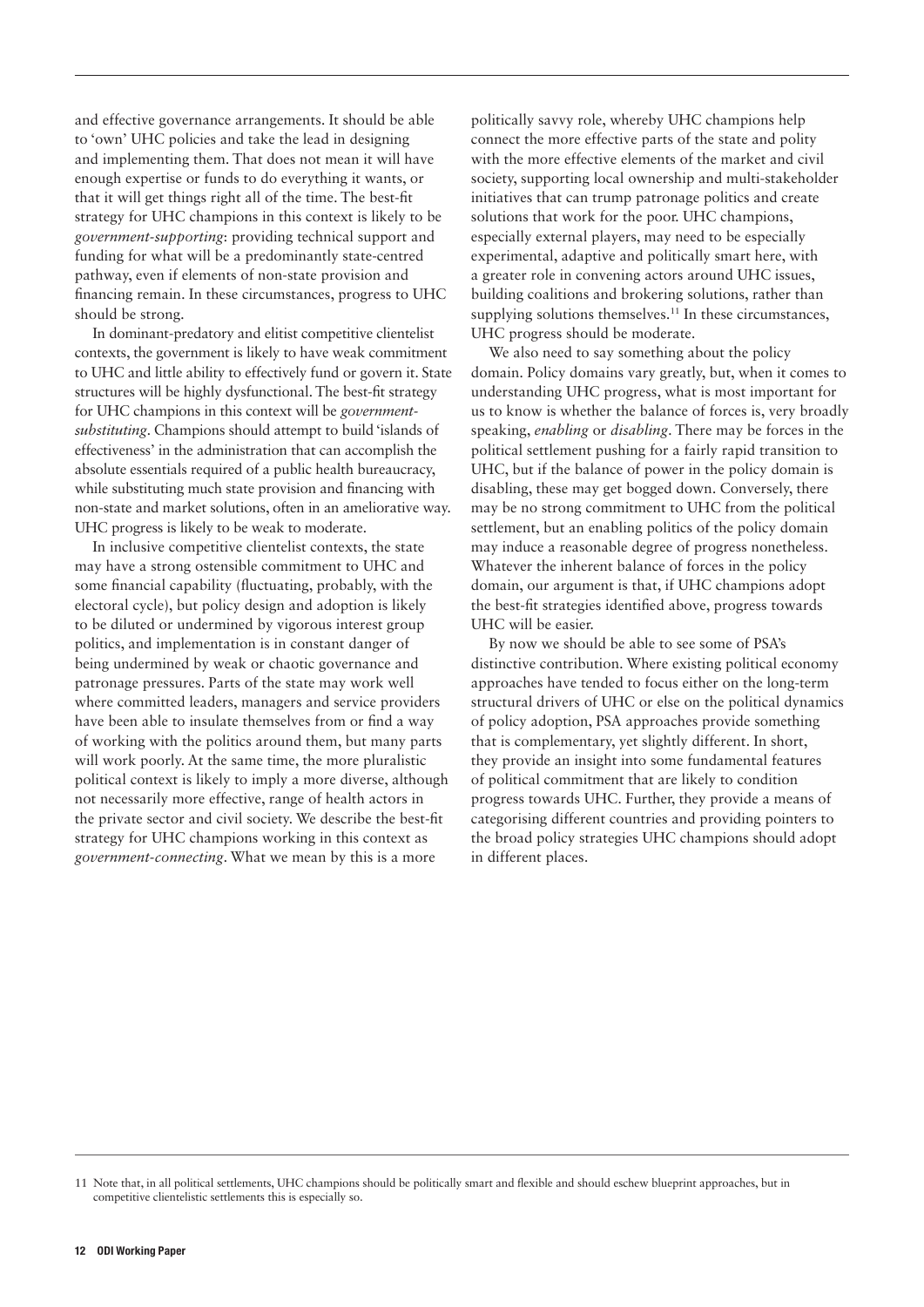| <b>UHC</b> progress               | Strong, provided policy<br>domain is enabling                               | Weak to moderate                                          | Weak to moderate                                          | elitist competitive clientelist<br>be improved or worsened<br>domain. Likely to plateau<br>Moderate, although may<br>dominant predatory and<br>somewhat later than in<br>depending on policy<br>settlements |
|-----------------------------------|-----------------------------------------------------------------------------|-----------------------------------------------------------|-----------------------------------------------------------|-------------------------------------------------------------------------------------------------------------------------------------------------------------------------------------------------------------|
| Good fit policy strategies        | Government-supporting                                                       | Government-substituting                                   | Government-substituting                                   | Government-connecting                                                                                                                                                                                       |
| Governance                        | Moderate to highly effective                                                | Ineffective                                               | Moderately effective for<br>elites but not the poor.      | Ineffective to moderately<br>effective                                                                                                                                                                      |
| Funding                           | be improved with donor<br>Adequate, though can<br>supplements               | need to be donor-dominated<br>Highly inadequate, so will  | need to be donor-dominated<br>Highly inadequate, so will  | Fluctuating, so may need to<br>be donor-supplemented                                                                                                                                                        |
| Policy pathways                   | State-centred role feasible<br>though not necessary                         | dominated preferable<br>Non-state-/market-                | dominated preferable<br>Non-state-/market-                | Pluralist strategies<br>preferable                                                                                                                                                                          |
| Political commitment to<br>오<br>크 | Strong, if aligned with the<br>ideas and interests of the<br>dominant group | adopted for appearance's<br>Weak, although may be<br>sake | adopted for appearance's<br>Weak, although may be<br>sake | Pressures for early adoption<br>commitment likely to waver,<br>or provision to be captured<br>of UHC policies, but more<br>pluralistic polity means<br>by patronage                                         |
| Political settlement type         | Dominant (developmental)                                                    | Dominant (predatory)                                      | Elitist competitive clientelist                           | Inclusive competitive<br>clientelist                                                                                                                                                                        |

| ١<br>: |
|--------|
|        |
| ì<br>l |
| j      |
| i      |
|        |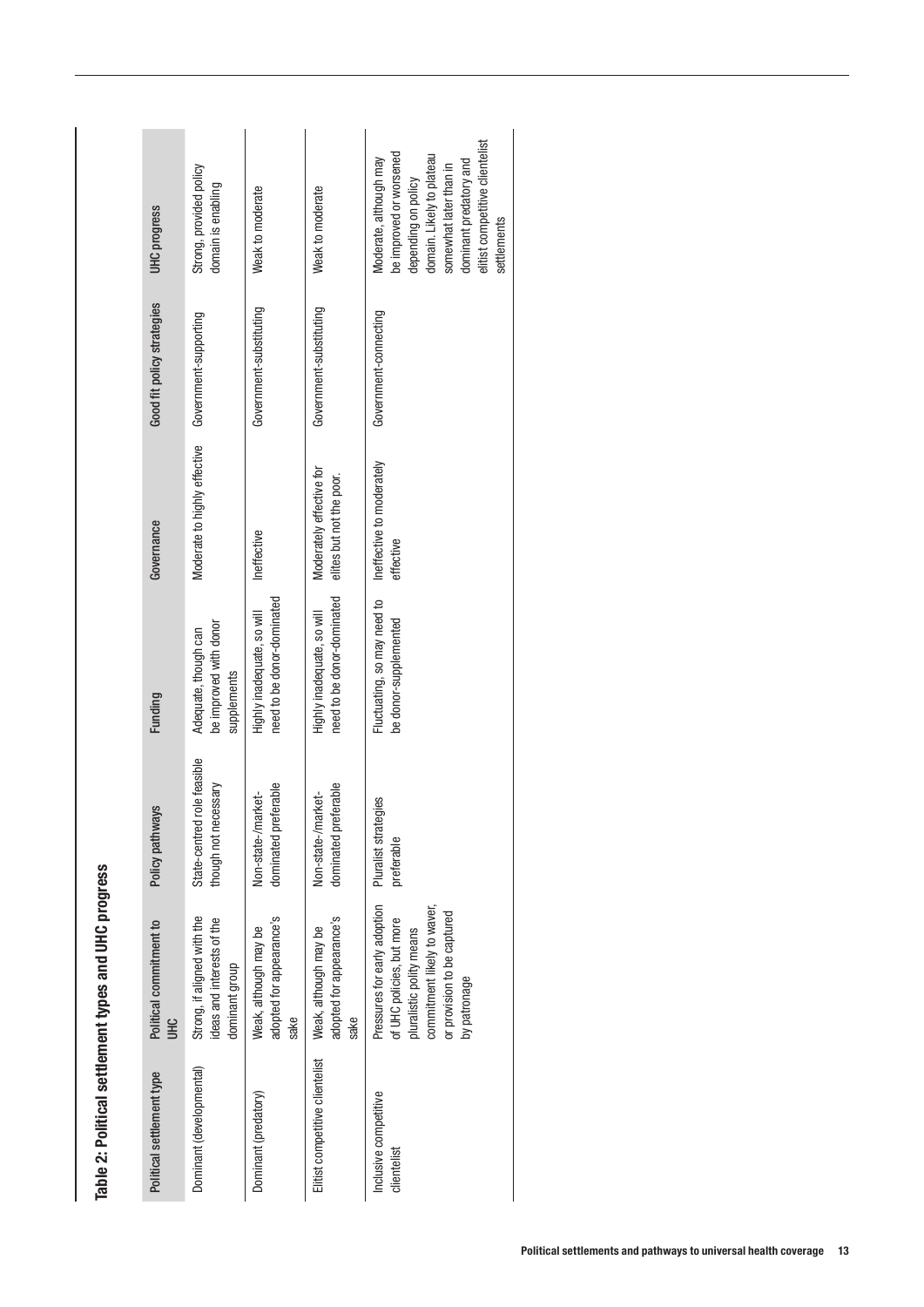# Country case studies

In this section, we set out six case studies of low- and lower-middle-income countries. We selected cases on the independent variable of political settlement type, the aim being to choose a diverse selection of types. Working with what we already knew about how 'dominant' the ruling parties or coalitions were in these countries, together with their basic orientations, we chose two countries we felt would be dominant-developmental (Vietnam and Kyrgyzstan), two that were dominant-predatory (DRC and Myanmar) and two that were competitive clientelist (Bangladesh and Indonesia).12 On closer inspection, Kyrgyzstan and Myanmar appeared to have experienced different types of political settlement over the past two decades, Kyrgyzstan moving from dominant-developmental to competitive clientelist and Myanmar from dominantpredatory to dominant-developmental. Bangladesh has also become more 'dominant' of late, although for most of the period under consideration it has been competitive. The studies were conducted using desk-based methods, with materials identified in the UHC annotated bibliographies (Kickbusch et al., 2014, 2015), supplemented by literature searches on Google and Google Scholar. Budgetary constraints prevented a more in-depth trawl of the literature and country visits. Nevertheless, for most countries we felt we were able to build a reasonable picture of the political settlement and the politics of the policy domain, and how these interacted to create a certain degree of political commitment to particular UHC pathways, governance arrangements and funding, as illustrated below. In a later section we also provide a quantitative analysis.

#### Vietnam

The Vietnamese political system is characterised by an authoritarian one-party state under the control of the Communist Party. Political opposition is not tolerated and there is an absence of independent civil society organisations. There have been no serious challenges to Communist Party rule since 1975, and the leadership group has a dominant grip over the polity. Its orientation is also to a large extent developmental, recognising that its continued legitimacy rests to a large degree on delivering benefits to the mass of the people.

In the 1970s and early 1980s, a fully subsidised public health system was part of this bargain. But, in the face of economic stagnation from the late 1980s, Vietnam began experimenting with reducing public spending and encouraging market reforms to stimulate private sector growth. The first decade of what were called the Doi Moi reforms, from the late 1980s to the mid-1990s, saw a drastic reduction in central government spending on

#### Table 3: Political settlement types, countries and UHC progress

| Political settlement type                           | Country    |
|-----------------------------------------------------|------------|
| Dominant-developmental                              | Vietnam    |
| Dominant-developmental ><br>competitive clientelist | Kyrgyzstan |
| Dominant-predatory                                  | DRC.       |
| Dominant-predatory ><br>dominant-developmental      | Myanmar    |
| Competitive clientelist > dominant                  | Bangladesh |
| Competitive clientelist                             | Indonesia  |

hospitals and the introduction of user fees, drug sales in public facilities and private medicine (World Bank, 2009).

Since economic recovery in the mid-1990s, however, there has been a greater emphasis on service delivery and the passage of bold UHC reforms, facilitated by 'strong national ownership, sustained political commitment and leadership, and active legislative regulation' (World Bank, 2014b: 6). With the launch of its national health insurance programme in 1993, Vietnam's health sector evolved from a government revenue–based system to one based on multi-source financing, and successive reforms have driven undeniable progress in expanding health coverage since then. The scheme initially covered specific groups employed in the formal sector, including government officials, state employees and the staff of foreign invested companies, and certain social categories such as war veterans and their dependants (Forsberg, 2011). In 2003, a Health Care Fund for the Poor (HCFP) was created, which was later merged with the national insurance programme in 2009. By 2010, nearly 60% of Vietnamese had health insurance, up from 10% in the early 1990s, and OOP spending had fallen to below 50%. In 2012, the government approved a roadmap to UHC, with a goal of achieving 70% coverage by 2015 and 80% by 2020 and of reducing OOP payments to less than 40% of total health care spending by 2020. The government has now expanded health coverage to approximately 90% of the poor and 60% of the near-poor through state subsidies and financial protection (World Bank, 2014b).

Nevertheless, according to Forsberg (2011), the Vietnamese government still regards public health as a cost rather than an investment. Despite the huge strides towards UHC, it remains the case that access to health care in Vietnam for many patients depends on their ability to pay higher prices in the context of health institutions governed by informal fees. In Levy's terms, Vietnamese

<sup>12</sup> Note that we did not have enough information to distinguish between 'elitist' and 'inclusive' competitive clientelist countries.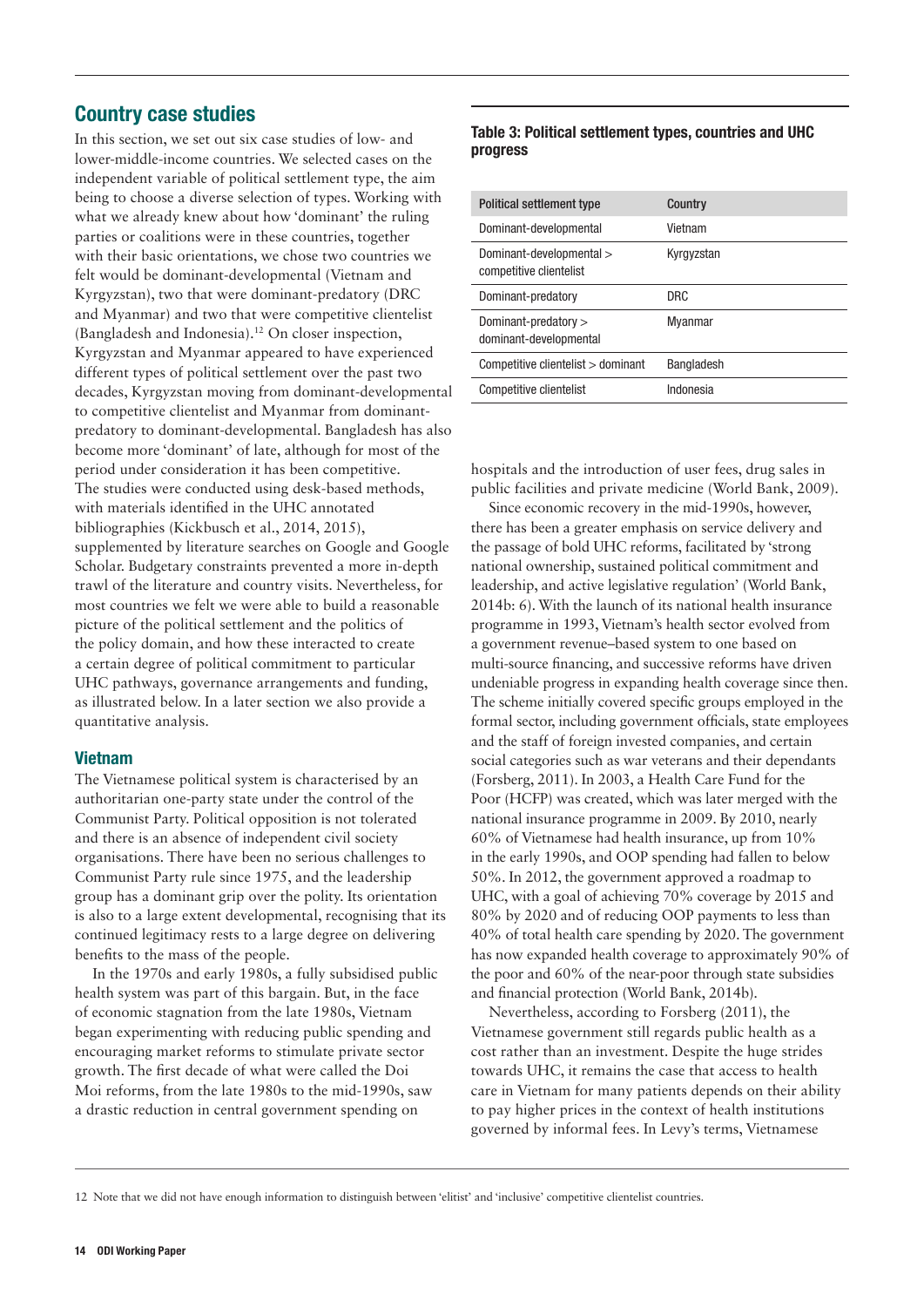#### Table 4: Demographic and health financing data, 2013–14\*

|                                                                                | <b>Bangladesh</b> | <b>DRC</b> | Indonesia | Kyrgyzstan       | <b>Myanmar</b> | Vietnam |
|--------------------------------------------------------------------------------|-------------------|------------|-----------|------------------|----------------|---------|
| Demographic and health data                                                    |                   |            |           |                  |                |         |
| Population                                                                     | 159.1m            | 74.9m      | 254.5m    | 5.8 <sub>m</sub> | 53.4m          | 90.7m   |
| Life expectancy at<br>birth                                                    | 71                | 58         | 69        | $70\,$           | 66             | 76      |
| <b>Maternal mortality</b><br>ratio (per 100,000<br>live births)                | 188               | 717        | 133       | 77               | 184            | 54      |
| Mortality rate,<br>under-5 (per<br>1,000                                       | 39.5              | 101.7      | 28.2      | 22.6             | 51.7           | 22.3    |
| Prevalence of<br>HIV, total (% of<br>population aged<br>$15 - 49$ <sup>*</sup> | 0.10              | 1.00       | 0.50      | 0.30             | 0.70           | 0.50    |
| <b>Health financing data</b>                                                   |                   |            |           |                  |                |         |
| GDP per capita<br>(current \$)                                                 | 954               | 414        | 3,624     | 1,282            | 1,107          | 1,909   |
| Health expenditure<br>per capita (current<br>$\boldsymbol{\$})$                | 32                | 16         | 107       | 87               | 14             | 111     |
| Health expenditure,<br>total (% of GDP)                                        | 3.73              | 3.51       | 3.07      | 6.67             | 1.77           | 5.95    |
| Health expenditure,<br>public (% of GDP)                                       | 1.31              | 1.86       | 1.20      | 3.94             | 0.48           | 2.49    |
| Health expenditure,<br>private (% of GDP)                                      | 2.41              | 1.64       | 1.87      | 2.73             | 1.29           | 3.46    |
| 00P health<br>expenditure (% of<br>total expenditure<br>on health)             | 60.23             | 32.70      | 45.81     | 36.36            | 68.20          | 49.41   |

*Note: \*Health data are for 2014, financing data for 2013. Source: World Development Indicators.*

health institutions appear to operate according to highly personalised norms. According to Forsberg (2011: 6), 'uncontrollable informal fee arrangements exist at all levels of healthcare services in the form of bribes or paying commissions to cover the service costs and salary deficiencies of medical staff'. Insured patients are often required to pay 'envelope costs' to medical staff to access the services to which they are entitled free of charge.

In addition, the commercialisation of health services combined with pervasive corruption has allowed pharmaceutical companies to profit in ways that undermine coverage. The drug market in Vietnam has been dominated by state-owned enterprises operating a monopoly, which forces community health centres to purchase supplies from them. Pharmaceutical companies are able to lobby or pay

bribes to ensure their products are included on official insurance lists. Drug prices are often then increased by upwards of 30% over the market prices and doctors are encouraged to overprescribe medications and laboratory tests. The prevalence of 'kick back' payments from pharmaceutical distributors to medical staff perpetuates the abuse of medical practices (Forsberg, 2011). In addition, although the health insurance programme has been nominally opened up to the informal sector, enrolment remains low at 10% of the population group (Vietnam Ministry of Health, 2011; World Bank, 2014b).

Despite these problems, our analysis of the data indicates that, since 2005, the country has achieved rising service coverage with falling – though still high – OOP expenditure, and now appears well on course to achieve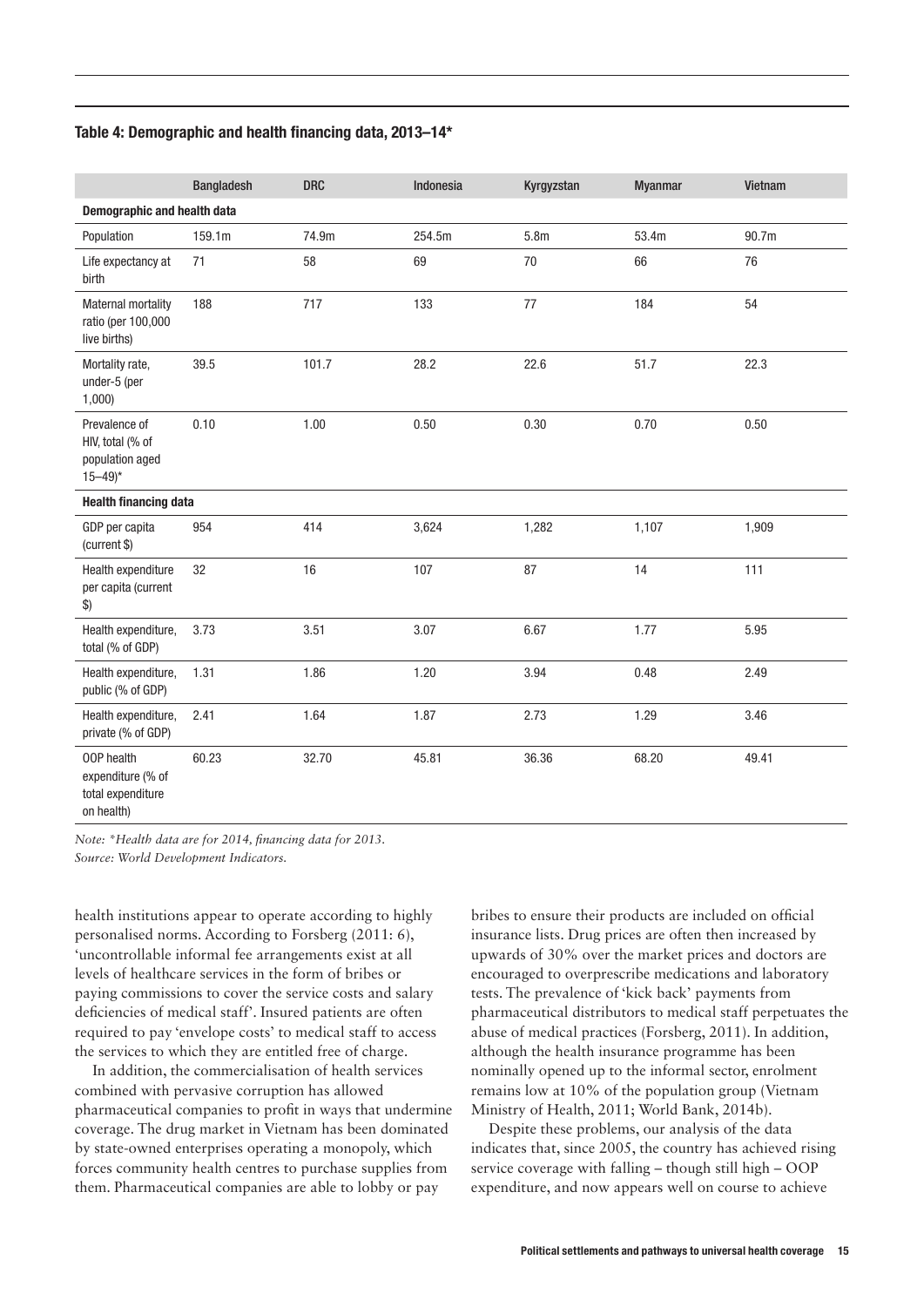its 2015 health coverage target. Vietnam therefore displays some contradictory trends. On the one hand, the success of the government in achieving progress in some key areas of health coverage and service delivery matches the performance that would be expected from a country with a dominant developmental political settlement. However, as might be expected in an 'early stage', personalised settlement, problems of rent-seeking and corruption remain, which retard somewhat the progress to UHC, especially with respect to reductions in OOP spending.

#### Kyrgyzstan

Kyrgyzstan, also known as the Kyrgyz Republic, declared independence from the Soviet Union in 1991 under the leadership of President Askar Akayev. Head of a dominant party, Akayev was able to withstand various challenges to his rule, before being toppled from office in 2005's 'Tulip Revolution', animated by concerns about corruption and vote fraud. In 2010, Akayev's successor, Kurmanbek Bakiyev, was also swept from power. Since 2011, Almazbek Atambayev has led a turbulent parliamentary republic. From 1991 to 2005, then, Kyrgyzstan is best described as a (weakly) dominant settlement, which switched to another weakly dominant settlement in 2005. Both, as we shall see, appear to have been at least partially developmental. After 2010, the settlement appears to have become more genuinely competitive, with hard-fought and comparatively fair parliamentary elections in 2015 (Marat, 2012; Standish, 2015).

As with most other Central Asian republics of the former Soviet Union, Kyrgyzstan was blessed at independence with a much more highly developed health sector than would be expected for its income level. Independence and the switch to a market economy disrupted this system, but, early on in his rule, President Akayev, supported by influential interest groups in the health sector, made health financing reform a priority.

The Manas plan, implemented between 1996 and 2006, and the Manas Taalimi programme, 2006 to 2010, redesigned the financing and delivery of health care with a focus on primary care, maternal and child health and communicable and non-communicable diseases. The Kyrgyz State Guaranteed Benefits Package (SGBP) was introduced as part of the reform process and is regarded as a successful example of a UHC initiative in the context of a low-income transition economy. The SGBP is available to all citizens and includes a basic set of health services that is publicly funded. All citizens are entitled to free primary and emergency care while referral care carries a flat co-payment with various exemption categories (World Bank, 2013).

The plan has benefited from consistent presidential support, effective leadership in the health sector, and strong top-down governance combined with a culture of accountability in decision-making (Balabanova et al., 2011). Although much of Kyrgyz public bureaucracy and politics has been described as 'clannish', pockets of the

health ministry have been insulated from the instability of the wider political settlement, as restrictions on firing civil servants have allowed key health system personnel to remain in post to oversee the reform process in the long term (ibid.).

A second notable feature of the reforms is that they have been carried out incrementally over an extended period of time, with changes being piloted in one locality before gradually being implemented nationally. For example, the first health insurance project was started in Issyk-Kul oblast in 1994, and full implementation of the Single Payer reform did not take place until almost a decade later after a number of programme changes (Falkingham et al., 2010: 436).

Finally, successive governments have pursued multistakeholder engagement, effective donor coordination and strong partnerships with non-governmental organisations (NGOs) and international organisations. From an early point in the reform process, the Manas programme has been the umbrella project for all the various actors in the health sector, which has meant that their activities have focused on achieving the same set of goals.

Today, the country provides a higher coverage of a range of basic health services than comparable low- and lower-middle-income countries and there is only a negligible difference between the rich and the poor in terms of the utilisation of PHC and hospital services. The reform process has led to a marked downward incidence of catastrophic health payments (ibid.). According to the World Bank (2013), in 2001 11% of patients who needed care did not seek it for reasons related to finance or distance; this dropped to 3.1% in 2006.

#### Democratic Republic of the Congo

The political settlement in DRC bears all the hallmarks of the dominant predatory model identified by Levy and Walton (2013), with the substantive orientation of the settlement driven by the rent-extracting motives of elites. The practice of political office being used for personal gain became entrenched during the long regime of Mobutu Sese Seko, who ruled the country as a personal dictatorship from 1965 to 1990, and has persisted through the transition to democratic rule and the current, electorally dominant government of Joseph Kabila (USAID, 2012). Patrimonialism and the capture of state resources for private accumulation of wealth are central to the DRC settlement; corruption is 'not so much an affliction of the Congolese system as it is the system itself' (USAID, 2012: 22; Waldman, 2006). A more recent trend is for political power to become increasingly concentrated in the executive branch of government, which further facilitates corruption and rent-seeking, with predictable consequences for state commitment to public service delivery. In addition, although Kabila faces strong factional challenges from excluded elites, opposition political parties in DRC are for the most part dominated by an individual politician without a clear political agenda. The result is that 'competition of ideas and responsiveness of government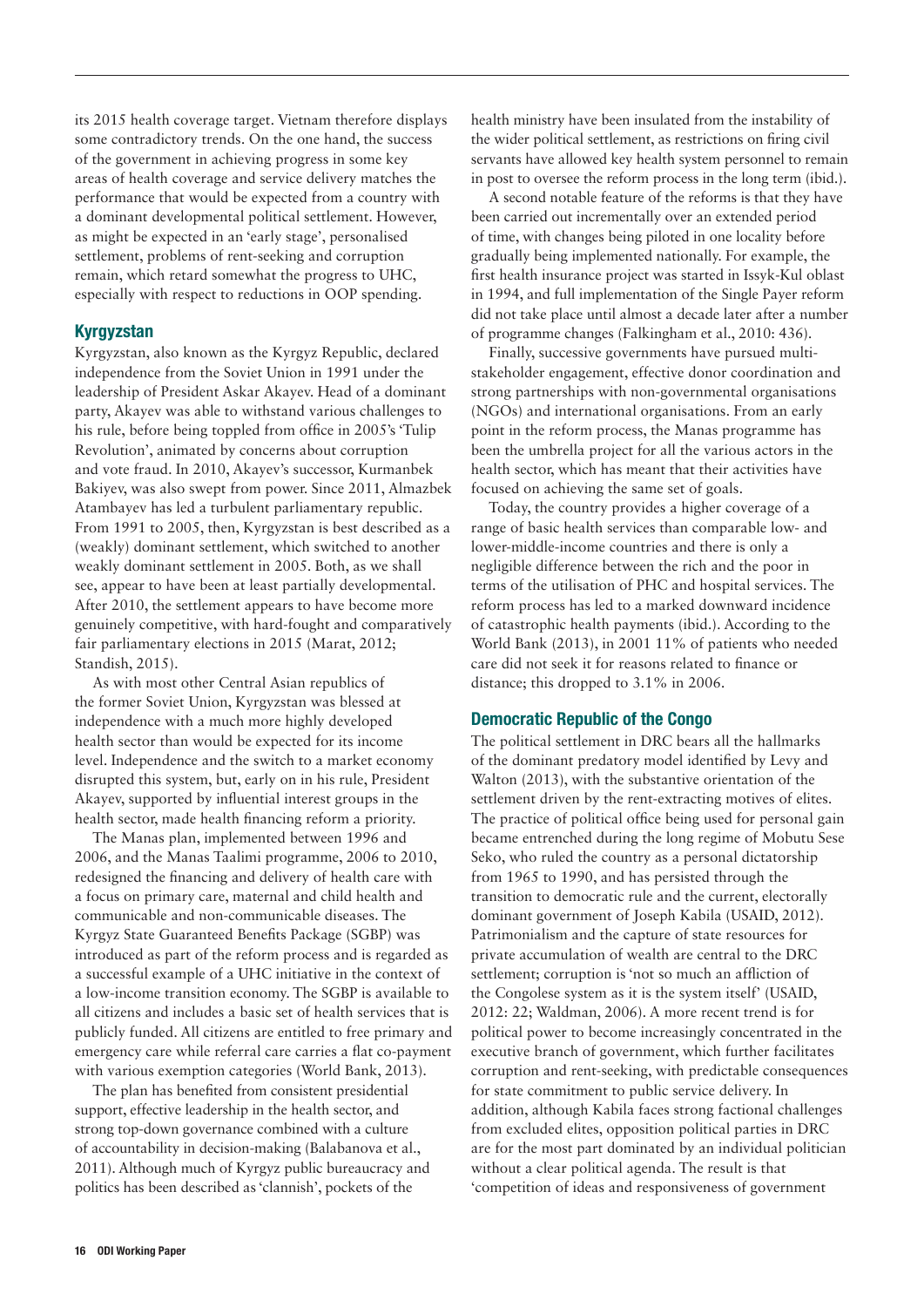to the people are not part of political culture and political practice in the DRC' (ibid.: v).

Unsurprisingly, the result has been a lack of clear political commitment to expanding effective health coverage or UHC, in terms of either policies, funding or governance. Although its public health system was once regarded as a model for the continent, with a wellorganised district PHC and referral system, it suffered near total collapse between 1995 and 2001 owing to protracted civil war (Stasse et al., 2015; Waldman, 2006). This deterioration was compounded by government mismanagement and neglect, the temporary withdrawal of foreign assistance and a chronic shortage of skilled health staff (Waldman, 2006). More recently, Stasse et al. (2015) find widespread, poorly regulated fee-for-service payments by patients render the cost of health care unpredictable. Direct payment is requested for every health intervention and access to quality care is poor, especially in district hospitals, which often have higher costs than health centres.

In 2006, the DRC government published its Health Systems Strengthening Strategy, which recognised the poor budgetary allocation to the health sector and partly attributed the problems in health coverage and service provision to ineffective leadership in the Ministry of Health. As a result of poor governance, chronic staffing problems and under-financing, the ministry was said to have lost the power to make independent decisions, to have difficulties in coordinating the activities of funding agencies and to be unable to control the financing of the health sector or the planning framework of health zones in the face of external initiatives.

Since then, donors have begun to play a much more active role, with increased funding for the sector and schemes to strengthen local health zones and in some cases to contract out public services to NGOs (Stasse et al., 2015). A considerable amount of donor assistance has been focused on re-establishing health services in conflict-affected areas (Waldman, 2006). There is also evidence that experiments in performance-based contracting have helped create efficient partnerships between government and private sector providers that have led to improvements in both access to health care and health care quality (Soeters et al., 2011; Waldman, 2006). These experiments build on a long tradition of public–private partnerships in the Congolese health system (Waldman, 2006). The introduction of a Basic Package of Health Services has provided a degree of policy coherence and uniformity in service delivery in an otherwise uncoordinated system (ibid.). Public spending on health has risen substantially, from an average of under 0.2% of GDP in 1995–99 to an average of just under 2% in 2010–13, with external resources rising from just 4% of total health spending in 2001 to 52% by 2013. This increase in external resources does appear to be associated with some significant increases in service coverage. For example, immunisation rates improved from 18% in 1998 to 80% in 2014, while OOP expenditures have remained fairly constant in real

terms but have fallen significantly as a share of overall expenditure as external resources have risen.

This perhaps confirms our earlier predictions that the right kinds of donor interventions can lead to significant progress, even in dominant predatory settlements. However, we would expect the rate of progress to at some point plateau, unless the ruling elite itself comes to identify its own self-interest with increases in the health of the population, thanks to an evolution in or even transformation of the political settlement.

#### Myanmar

From 1962, Myanmar was governed as a militaristic, single-party state, pursuing the, 'Burmese way to socialism'. It is best described as a (weak) dominant settlement, surviving repeated insurgencies, riots and abortive transitions to democratic rule. Despite its professed socialist credentials, the regime was widely regarded as one of the most predatory on the planet, presiding over very low levels of economic and human development. However, following elections in 2010, the military began to retreat from an active role, placing General Thein Sein at the head of a nominally civilian government. In 2015, there was a more genuine transition to democracy, in which Aung Sang Suu Kyii's National League for Democracy swept to power in elections. In the interim, the regime appears to have acquired a more developmental outlook, illustrated by its relation to the health sector below.

As mentioned above, a historic lack of government investment in health care under the military combined with foreign sanctions barring NGO provision of health services has resulted in a poor public health system (Shobert, 2013). In 2000, WHO ranked the country's health care system the second worst in the world and in 2009 the government spent the least amount of money on health as a percentage of gross domestic product (GDP) of any country worldwide. Basic health services and health centre infrastructure have failed to keep pace with population growth, resulting in poor services and inequitable access, particularly in rural areas (WHO, 2014). At present, approximately three quarters of Myanmar's citizens have very limited access to essential health services, and OOP payments account for the majority of health care expenditure (Evans, 2014; Van Minh et al., 2014).

Nevertheless, there are grounds for cautious optimism. With a shift in the political settlement in 2010 from a military dictatorship to an elected government and the creation of a new constitution, the country and its systems are liberalising and health coverage reforms are under way (Shobert, 2013). The Myanmar government has established a goal of achieving UHC by 2030 as part of a drive to end extreme poverty. According to Evans (2014), alongside the newly established democratic political institutions, there is a range of public, private and civil society actors in the health sector who are working towards strengthening Myanmar's health system and realising the goal of UHC. Moreover,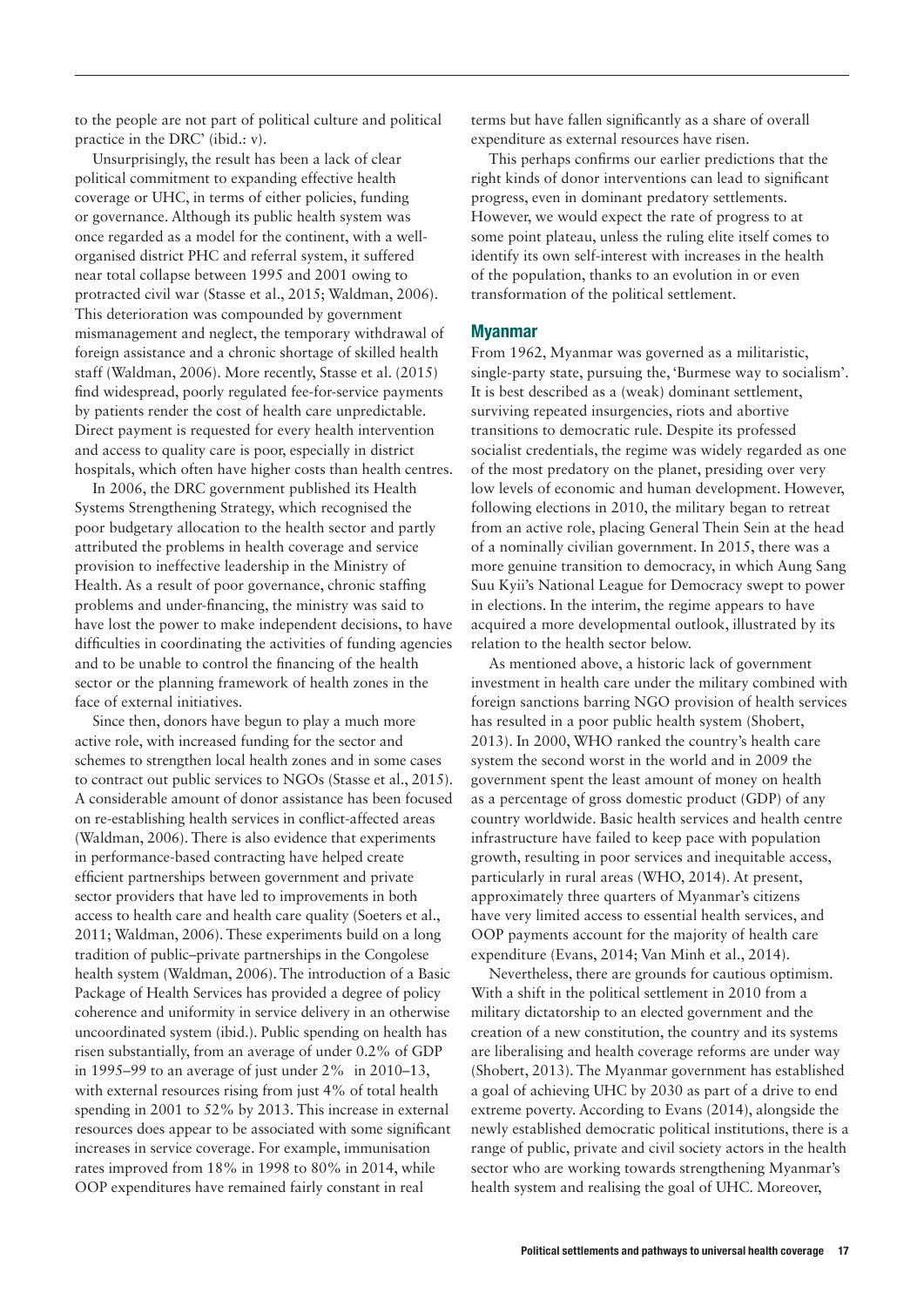there is a shared political consensus in favour of UHC and a desire across the political spectrum to address the current gaps in health equity. There is also evidence that the quality of governmental decision-making more generally has improved in recent years, and that institutions have become less personalised. For example, a recent report from the International Crisis Group (ICG, 2012: 6) found that 'the new climate of political openness means that there is now greater transparency in decision-making […] Decisions are now more likely to be made by technocrats on the basis of their merits rather than by generals, and there is the prospect of a more level playing field emerging.' However, considerable progress remains to be achieved, both in terms of consolidating democratic and rule-governed institutions and in terms of promoting better health coverage, particularly for poor and marginalised groups.

Recent gains in effective health coverage in Myanmar appear to be the result of top-down, technocratic governance initiatives and the influence of developmentally oriented leadership. In August 2014, the government launched a wholesale reform of the Ministry of Health with a view to increasing effective health coverage in local communities. In 2014, a delegation from the Center for Strategic and International Studies (CSIS) found discussions were underway between national and regional government health officials on how to converge their activities more efficiently with a view to strengthening basic health services. Furthermore, the Myanmar government has shown 'pragmatism and flexibility' in enabling the UN and local and international NGOs to expand health programmes in the country. The delegation report expresses confidence that, if the re-structuring of the Ministry of Health is successful, the latter will be able to manage directly the increasing resources coming into the country from the Global Fund, the World Bank, the US Agency for International Development (USAID) and other donors (Morrison et al., 2014). Top-down governmental commitment to comprehensive development can also be seen in the Framework for Economic and Social Reform (FESR) 2013, which prioritises the allocation of greater resources for rural PHC and innovation in health financing. According to a recent WHO country cooperation strategy report (WHO, 2014), the interministerial National Health Committee takes a leadership role and gives guidance in implementing country-wide health programmes 'systematically and efficiently'.

In recent years, there have been gains in HIV/AIDS prevention, treatment and care; control of malaria; effective tuberculosis treatment; and maternal, newborn and child mortality rates (Morrison et al., 2014). The country has seen a modest fall in OOP spending on health from 2006, whereas public health spending has doubled since 2009. At the same time, it must be remembered that these are advances from a very low starting point: Myanmar still has the highest percentage of OOP expenditure of any country in our sample.

Myanmar thus seems to us to fit the picture of a dominant-predatory settlement with a weak policy domain, morphing recently into a dominant-developmental settlement, with a supportive policy domain. Years of stagnation have been superseded by a period of quite rapid progress, at least on the service coverage front. It is too early to say whether the National League for Democracy will form part of a new, dominant (albeit more democratic) settlement, or whether the settlement will become competitive in nature. The outcome may well shape the rate at which progress to UHC can be maintained.

#### Indonesia

The Indonesian political settlement has become more competitive in the past two decades as the country has transitioned from a centralised authoritarian regime to democratic rule. After the death in 1998 of President Suharto, who ruled the country as a dictatorship for 32 years, the constitution was amended and new laws were passed to introduce democratic institutions. Since then, the electoral process has led to regular turnovers in government, indicating the presence of a stable elite agreement on peaceful rules for political competition.

The central government has committed to achieving UHC by 2019 through integrating the various existing insurance schemes under a single-payer umbrella. This commitment builds on a trajectory of reform that stretches back to the Suharto era and has accelerated with the move to democracy. Since the 1970s, the government has constructed more than 9,500 health centres, 22,000 auxiliary health centres and 800 public hospitals (World Bank, 2014a).

Between 1995 and 2011, health insurance coverage increased rapidly, from 15% to 40%, delivered through three national programmes; government health expenditure has grown in both absolute and relative terms. The largest national insurance programme, Jamkesmas, covers approximately one third of the population; Askes and Jamsostek cover approximately 6% and 2.4%, respectively. Since 2006, the country has seen a steady increase in government expenditure on health. In 2011, OOP payments as a percentage of total health expenditure were relatively high at 47%; however, incidence of catastrophic spending on health is low by comparison with regional trends. Health service delivery is split between public and private providers but weighted towards public provision, especially in rural areas (World Bank, 2014a).

The movement towards legally codifying UHC in Indonesia was met with resistance by a range of interest groups. Employment associations and business groups argued that the mandatory nature of the scheme would contravene human rights; private sector employees were opposed to the sharing of contributions between employers and employees; certain bilateral aid organisations criticised the government monopoly over the administration of the system; and employers expressed concern over the level of contributions they would have to meet. Despite these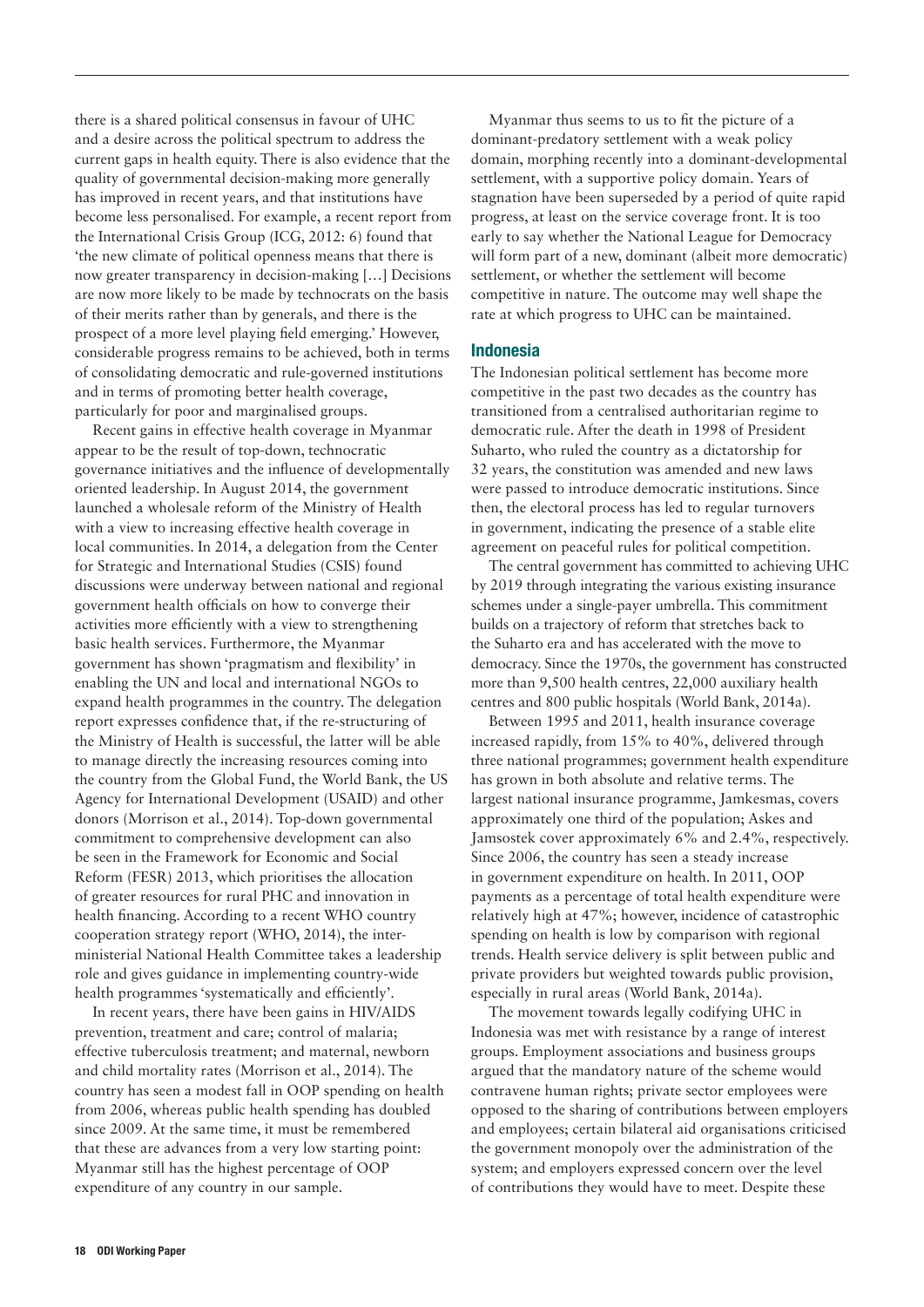objections, the political process of establishing UHC was eventually formally embodied in the National Social Security System Law in 2004 (World Bank, 2014a).

Alongside the transition to democracy, the country has pursued an aggressive programme of decentralisation. While the central government has strengthened the legal foundations for free health care, district governments have since 2001 had primary responsibility for implementing health policy. As a result, the performance of institutions in Indonesia is shaped heavily by the competitive character of political settlements at the subnational or sectoral level. District leaders, or *bupati* – who are often themselves drawn from the bureaucratic, military, business or criminal elite – commonly regard political power as a means to capture rents and distribute patronage favours to supporters (Rosser et al., 2011).

A study by Rosser et al. (2011) finds considerable variance in the degree to which district governments have supported the provision of free health services. Numerous districts have used their political and financial authority to enrich local elites rather than pursue pro-poor reforms. But there are notable exceptions. For example, the district government of Jembrana has pursued an extensive policy of local health insurance to supplement the national programme, developing innovative methods to minimise user fees. By contrast, in the neighbouring district of Tabanan, the local government has shown little interest in promoting pro-poor health services or infrastructure. The main argument in Rosser et al. is that this variance can be accounted for primarily by the different career strategies for political advancement adopted by *bupati*. In other words, the competitive clientelist setting can generate different outcomes in terms of health coverage and provision depending on the type of political support the heads of local governments court. Where *bupati* have sought to advance their political careers by developing a base of popular support among voters from lower-income brackets, they have been more inclined to promote free public services, including health, than where leaders have focused on developing patronage networks.

In cases where leaders are independent of predatory interests, they have followed a strategy of 'political entrepreneurship' in order to generate the popular support needed to promote and sustain their political careers. In these districts, free public services are used as a tool to build a popular support base. By contrast, where *bupati*  are embedded in personal networks through which they receive the backing of predatory interests (both business and criminal), they have been more likely to pursue strategies of patronage distribution because their political careers depend on distributing favours to their supporters. This in turn means the provision of public services such as free health care is neglected, as resources are used to service predatory interests.

This case study fits the observation in Lavers and Hickey (2015) that, in competitive clientelist settlements, there is likely to be a strong inclination on the part of ruling elites to use social protection policies as a form of patronage to secure the support of lower-level factions or constituents. In summary, then, the structure of incentives stemming from the character of subnational political settlements in Indonesia helps explain the variation in the performance of districts in the effective expansion of health care to their populations. The combination of national interest group politics and subnational political settlement dynamics appears, then, to have retarded somewhat the progress of UHC.

#### Bangladesh

In the past two decades, the Bangladeshi political settlement has displayed many of the characteristics of the competitive clientelist model proposed by Levy. Democratically elected political parties have governed the country since the 1990s, save for a short period of military rule between 2006 and 2008, and there have been frequent turn-overs in the ruling party via democratic elections in 1996, 2001 and 2008. Up to that point the electoral competition was effectively split between the Awami League (AL) and the Bangladeshi National Party (BNP). However, the AL has maintained an overwhelming parliamentary majority since 2008 and, against a backdrop of alleged vote rigging and escalating political violence, the BNP boycotted the 2014 parliamentary elections. With the AL having recently completed its second year in office in its second successive term, the indications are that a more dominant political settlement is becoming entrenched.

The right to health care was established in the 1972 constitution and a commitment to public health has been a stable feature of the political agenda of successive ruling parties. Since then, the country has achieved what the World Bank (2005) described as a 'spectacular rate of progress' on health indicators. Advancement in health delivery has occurred alongside substantial growth in health infrastructure, from virtually no health facilities at independence to a network of district hospitals and local community clinics. Successive health reform plans have seen the system evolve from an urban-based delivery structure to a more broad-based rural programme that is capable of reaching vulnerable groups (McCloughlin and Batley, 2012).

The persistence of the commitment to health reform across numerous changes of government since independence, and the consensus among elites to promote pro-poor development policies, is perhaps surprising in the context of a competitive clientelist political settlement, where it is anticipated that the expectation of electoral turn-over will lead parties to pursue 'quick-win' policies that service the immediate interests of specific, politically important groups (Lavers and Hickey, 2015: 10). According to McCloughlin and Batley (2012), the presence of strong competitive pressures in the political settlement has in fact meant that successive ruling parties have upgraded their health programmes in order to outbid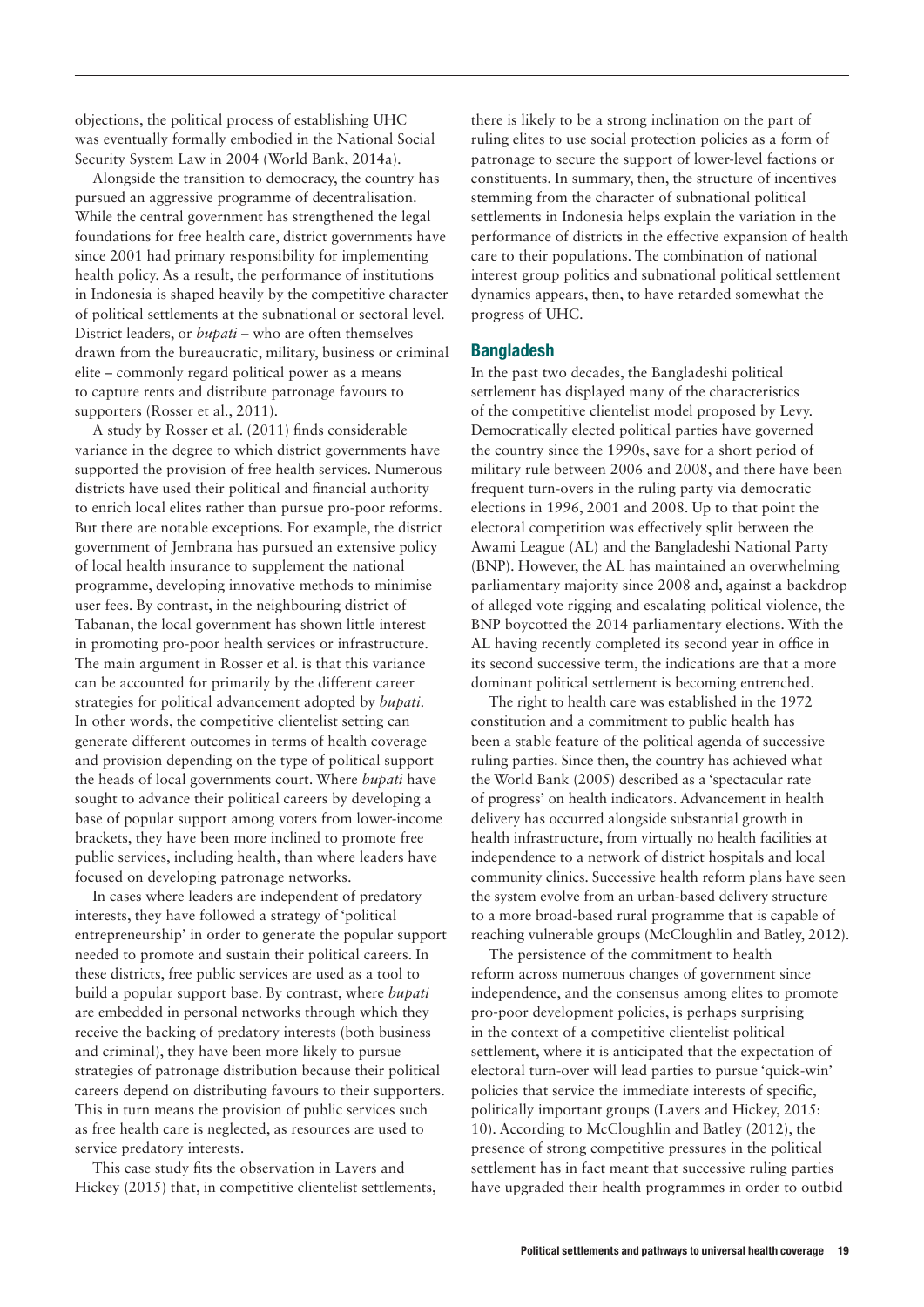their predecessor and secure political support. Health policy resonates strongly with the electorate in Bangladesh: the current government under Prime Minister Sheikh Hasina rose to power partly on the strength of an electoral promise to re-establish community health clinics in rural areas (Harmer, 2011).

In May 2011, the government of Bangladesh announced a commitment to achieve UHC by 2032. The goal of the government's strategy for UHC is to create a universal Social Health Protection Scheme (SHPS). It is estimated that OOP spending will decrease from the present level of 64% of total health expenditure to 32% once SHPS has been implemented fully (World Bank, 2015).

Nevertheless, there are some doubts over the ability of the country to achieve this goal. Notwithstanding the presence of elite coordination around welfarist development strategies, Bangladeshi state institutions are subject to a high degree of clientelist pressure, with rent-seeking and patronage distribution seen as accepted features of the political environment (Hassan, 2013; Khan, 2011). Moreover, the power of lower-level factions in the health sector is relatively high, which can disrupt the state's capacity to implement reforms. A notable feature of the politics of Bangladeshi health services is the influence of the main professional association representing doctors. The Bangladesh Medical Association (BMA) is informally divided into two branches, which are affiliated with the two main electoral parties: Shwadhinata Chikitshak Parishad, supported by the AL, and the Doctors' Association of Bangladesh, supported by the BNP. When the party affiliated to a particular branch is in power, association members receive access to rents in the form of procurement contracts, transfers, promotions and jobs (Hassan, 2013).

The BMA as a whole is regarded as the most powerful interest group in the health sector and is routinely consulted in the formation of health policy. In the past, the BMA has influenced the trajectory of reform by opposing efforts to decentralise the health system and by lobbying against policies that would have limited doctors' private practices. The common practice of public sector-employed doctors pursuing private practices in the afternoon and the clustering of private hospitals in urban areas directly reduces equity of access on the part of poor citizens. More generally, the private health sector is thriving, accounting for 80% of hospitals, whereas the public sector suffers from over-crowding, a shortfall of doctors and nurses and poor infrastructure. The pattern of health financing is indicative of the government's complicity in the trend towards greater privatisation. According to the World Development Indicators, between 1997 and 2006 the government's share of total expenditure on health fell from 43% to

37%, whereas OOP payments as a share of total health expenditure grew from 56% to 59% over the same period.

While the pressures of democratic competition can encourage parties to court voters by making bold commitments to health reform, the competitive political settlement in Bangladesh also generates institutional barriers that can obstruct the capacity of elites to implement those reforms. In contrast with dominant political settlements characterised by authoritarian or single-party rule, where strong centralised governments can exercise tight control over decision-making procedures, Levy and Walton (2013: 18) assert that service delivery in more competitive clientelist settings can be hampered by a 'combination of multiple, competing interests, often spread across different ministries, and weak impersonal accountability mechanisms'. In addition, Levy (2012: 40) suggests parties governing in the context of competitive personalised settlements may have little incentive to undertake the long-term process of strengthening bureaucratic capacity and improving efficiency because of the short timeframes during which they are likely to rule.

This is consistent with aspects of health sector governance in Bangladesh. A World Bank report (2015: 32) provides an instructive example of how the health system is burdened by fragmented and inefficient decision-making. The procedure involved in establishing a new physician post in the Ministry of Health and Family Welfare requires the approval of five other ministries or institutional bodies – a lengthy process subject to a range of political pressures that can take up to two years to complete. Once the post has been established, the process of filling the vacancy involves nine stages across a similarly diverse range of public bodies and can take up to three years. The multitude of government entities required to sign off on decisions means there is a lack of clear accountability lines, which can frustrate the implementation of decisions. It is therefore unsurprising that problems in human resource management in the health sector constitute significant obstacles to effective health coverage in Bangladesh.

# Quantifying progress towards universal health coverage

In order to supplement our qualitative case study analysis with some quantitative data, we build on recent literature that seeks to quantify progress towards universal health coverage.13 As set out above, an influential way of conceptualising UHC is the WHO's UHC 'coverage cube'. Progress towards UHC is measured on three dimensions: the services covered, the costs covered and the proportion of the population covered (WHO, 2010). WHO and the World Bank have recently proposed indicators to track these

<sup>13</sup> The first UHC global monitoring report was released in 2015 (WHO, 2015). Wagstaff et al. (2015a, 2015b) seek to quantify UHC in a single indicator. In contrast, studies such as Atun et al. (2015) and Reich et al. (2015) provide narrative descriptions of progress, assessing through a mixture of policy reforms and health coverage indicators.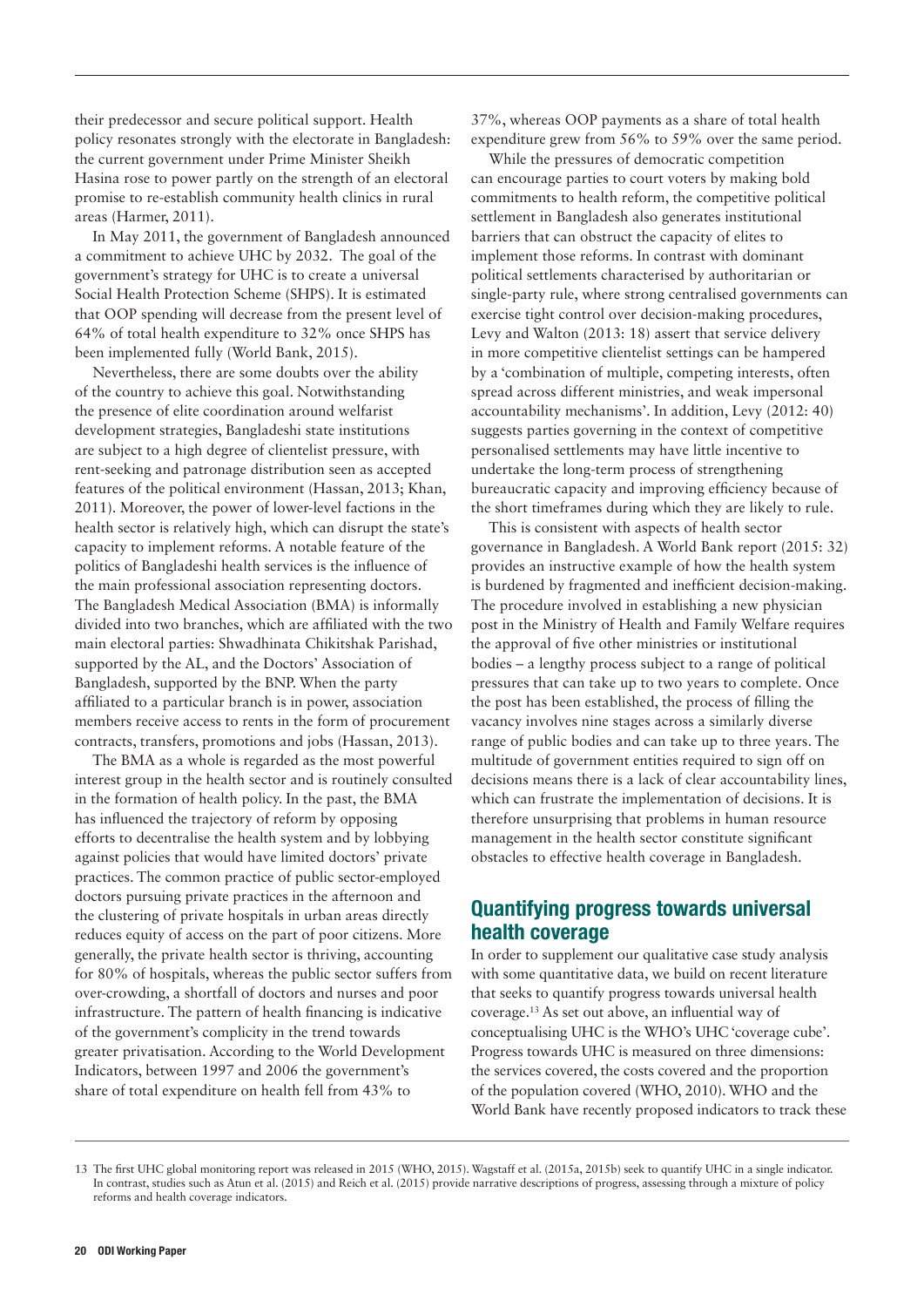dimensions of health coverage: a definition of what counts as the services to be measured for 'universal health coverage', what proportion of the population is covered by these health services and whether these services can be accessed without payments that would cause financial hardship. It is proposed that health service coverage be measured by means of six indicators,<sup>14</sup> covering health interventions from which every individual in every country should benefit and that have

relevant population. As only three (DTP3 immunisation coverage, effective tuberculosis treatment coverage and percentage of people living with HIV who are currently on antiretroviral therapy) out of the six indicators are available in every year, with the other three indicators (contraceptive prevalence, at least four ANC visits and proportion of births attended by a skilled birth attendant) available only irregularly, the index was calculated as

#### Table 5: A summary of UHC progress in six countries

| Country        | <b>Political settlement</b>                           | Type of progress                                                                                                                                                                                                                                                                                                                                                                 |
|----------------|-------------------------------------------------------|----------------------------------------------------------------------------------------------------------------------------------------------------------------------------------------------------------------------------------------------------------------------------------------------------------------------------------------------------------------------------------|
| <b>DRC</b>     | Dominant-predatory                                    | Rapid progress since the end of war in 2003. There has been a large increase in donor funding for<br>health, which by 2013 accounted for over half of all spending on health and largely financed the<br>recorded increase on government expenditure on health. Progress is thus more likely the result of<br>external assistance than improvement in government health systems. |
| Vietnam        | Dominant-developmental                                | Strong progress in service coverage since 2000, with 80% of births attended by skilled health staff<br>and 80% immunisation coverage, and OOP financing reduced significantly from over 60% to below<br>50%.                                                                                                                                                                     |
| Bangladesh     | Competitive clientelist                               | Weaker progress than other countries because of a poor score on the index of service delivery owing<br>to low antenatal care (ANC) coverage rates (25%) and low coverage rates for births attended by<br>skilled health staff (31%). However, it performs much better in health outcomes (e.g. life expectancy,<br>under-five mortality, maternal mortality).                    |
| Indonesia      | Competitive clientelist                               | Progress only on service coverage, which remains disappointing for its income level, which is<br>considerably higher than the other cases. Little progress on financing, although it started at a<br>comparably lower level of OOP financing than the other countries.                                                                                                           |
| Kyrgyzstan     | Dominant-<br>developmental>competitive<br>clientelist | Strong progress in service coverage, with immunisation and maternal care above the 80% threshold<br>the WHO considers amounts to universal coverage, and in financing, with OOP payments accounting<br>for less than 40% of total health expenditure.                                                                                                                            |
| <b>Myanmar</b> | Dominant predatory><br>dominant-developmental         | Strong progress on service coverage since 2000 from a very low base, with especially fast progress<br>on increasing tuberculosis treatment. Health financing remains dominated by OOP payments, which<br>account for over 70% of total health expenditure.                                                                                                                       |
|                |                                                       |                                                                                                                                                                                                                                                                                                                                                                                  |

recent, comparable data for the majority of countries. These are shown in Table 6 (WHO, 2015).

The second dimension of UHC, protecting people from financial hardship when accessing health care, is measured through estimates of the incidence of catastrophic health expenditures (e.g. health expenditures above 25% of total expenditure or 40% of subsistence/food expenditures), and incidence of impoverishing health expenditure (i.e. health expenditure that pushes households into poverty or deepens their poverty).

To provide a single measure of progress on the service coverage dimension of UHC (the 'service coverage index'), the six health service coverage indicators shown in Table 7 are averaged18 into a single indicator, based on data from the World Development Indicators<sup>19</sup> and WHO.<sup>20</sup> All these indicators are expressed as percentage coverage of the

averages for five-year periods to ensure there was at least one data point for each indicator for each five-year period (indicators with more than one data point in each five year period were averaged).

The UHC monitoring report (WHO, 2015) was able to calculate incidence of catastrophic or impoverishing health expenditure for only 37 countries with nationally representative, publicly available and comparable survey data with information on both total consumption and on health OOP. Thus, instead of this, a more basic measure of financial protection has been used: the proportion of health expenditure *not* financed from OOP payments.21 WHO (2010) estimates that only when OOP payments are reduced to around 15–20% of total health expenditures does incidence of financial catastrophe and impoverishment fall to negligible levels. The average of

<sup>14</sup> Their UHC global monitoring report (WHO, 2015) includes two further indicators, for improved drinking water coverage and improved sanitation coverage. However, these are not included here as water and sanitation infrastructure is not the responsibility of the health sector.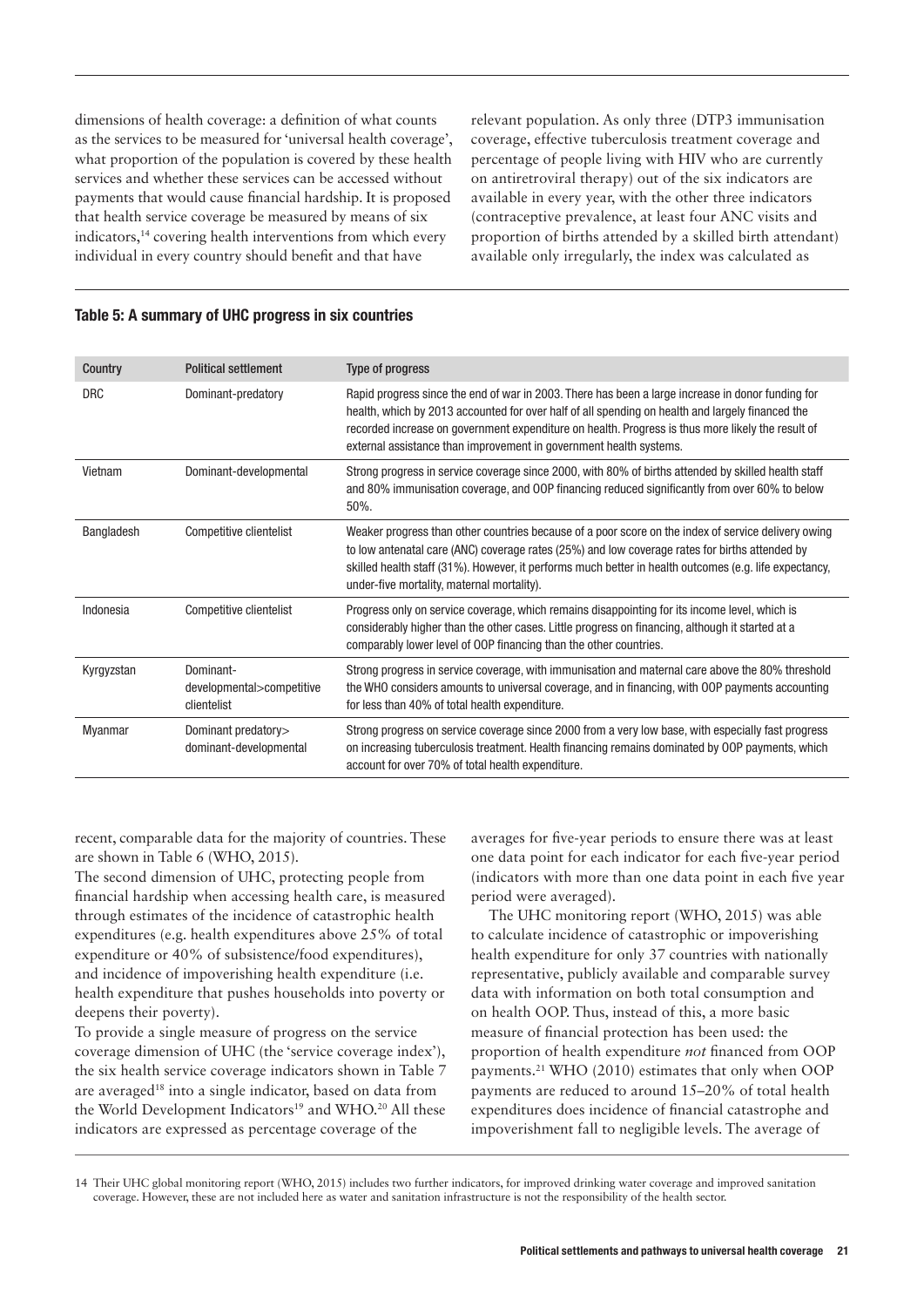the proportion of health expenditures not financed from OOP payments and the service coverage index is taken to produce the 'UHC index'.

Figure 5 shows UHC progress for our six countries along two axes: service coverage and OOP expenditure. Table 8 shows the results for these countries when the data points from the two axes are averaged, providing a composite UHC progress score. Table 9 ranks the countries by level and (absolute) rate of progress. Taken together, the data provide further support for the idea that UHC progress is likely to be stronger in dominant settings. Specifically, Vietnam and Kyrgyzstan (dominantdevelopmental for most of the period under discussion) both outperform Bangladesh and Indonesia (competitive for most of the period under discussion), in terms of both level and rate of progress to UHC. More surprisingly, perhaps, DRC (dominant-predatory) outperforms Indonesia and Bangladesh on both level and rate of progress, and Myanmar (dominant-predatory>dominantdevelopmental) also outperforms Bangladesh on both, while outperforming Indonesia on rate.

#### Table 6: UHC health service indicators

| <b>Health service</b>              | Indicators                                                                                                                                                                                                                                                                                                                        |
|------------------------------------|-----------------------------------------------------------------------------------------------------------------------------------------------------------------------------------------------------------------------------------------------------------------------------------------------------------------------------------|
| Reproductive and<br>newborn health | Percentage of demand for family planning that is<br>satisfied with a modern method among married or<br>in-union women <sup>15<? ></sup><br>ANC coverage, at least four visits with any care<br>provider during pregnancy <sup>16<? ></sup><br>Proportion of deliveries attended by a skilled health<br>provider <sup>17<? ></sup> |
| Child<br>immunisation              | Percentage of DTP3 immunisation coverage                                                                                                                                                                                                                                                                                          |
| Infectious disease                 | Proportion of tuberculosis cases detected and<br>successfully treated (effective coverage)<br>Percentage of people living with HIV who are<br>currently on ART                                                                                                                                                                    |

*Source: WHO (2015).*

The differences are not large, but both the numbers and the narrative support the idea that dominance permits

#### Table 7: UHC financial protection indicators

| <b>Measure</b>                         | <b>Indicators</b>                                                                                                                                                                                                                                                                                                                                                                                                                                                     |
|----------------------------------------|-----------------------------------------------------------------------------------------------------------------------------------------------------------------------------------------------------------------------------------------------------------------------------------------------------------------------------------------------------------------------------------------------------------------------------------------------------------------------|
| Catastrophic<br>health<br>expenditure  | Share of population spending less than 25% of their total<br>expenditure on OOP<br>Share of population spending less than 40% of their<br>non-subsistence expenditures on OOP<br>Share of population spending less than 40% of their<br>non-food expenditure on OOP                                                                                                                                                                                                   |
| Impoverishing<br>health<br>expenditure | Share of population not pushed into poverty, <i>i.e.</i><br>with expenditures net and gross of OOP above an<br>international poverty line/level of subsistence food<br>consumption/multiple poverty lines<br>Share of population not further pushed, i.e. with<br>expenses below an international poverty line/level of<br>subsistence food consumption/multiple poverty lines<br>and no OOP<br>Share of population neither pushed nor further pushed<br>into poverty |

*Source: WHO (2015).*

a comparatively rapid implementation of UHC reforms thanks to strong principal-agent relations and effective governance, once the political leadership has acknowledged the need for them (as in Myanmar) or else surrendered the health sector to external actors (as in DRC). By contrast, progress in competitive clientelistic settings tends to be somewhat impeded by interest group politics and implementation failures. This is not to say that DRC and Myanmar have 'better' health care than Indonesia and Bangladesh, or that they will continue to outstrip them in terms of UHC progress. The results for DRC are nevertheless somewhat spectacular, and illustrate what a donor-dominated health sector can achieve at low levels of development, even in predatory settings. That said, we would expect progress in DRC to plateau more quickly than in Indonesia and Bangladesh, unless the political leadership comes to relate its own survival to the reforms. What about our other hypothesis, that, in order to make optimal progress, UHC champions should choose a strategy or work in a way that is a 'good fit' with the political settlement? This is arguably the more interesting of our hypotheses, since it is pregnant with implications for what UHC champions should do.

21 This measure is used so an increase in the score (a reduction in the proportion of total health expenditures finance from OOP payments) is an improvement.

<sup>18</sup> A geometric rather than arithmetic mean is used as this gives countries with higher dispersion on the measures of health care a worse score for a given arithmetic mean.

<sup>19</sup> The following indicators were obtained from the World Development Indicators (http://databank.worldbank.org/data/reports.aspx?source=worlddevelopment-indicators): contraceptive prevalence (percentage of women ages 15–49); births attended by skilled health staff (percentage of total); immunisation, DPT (percentage of children ages 12–23 months); and antiretroviral therapy coverage (percentage of people living with HIV). An indicator for the effective coverage of tuberculosis was constructed from the product of the tuberculosis case detection rate (percentage, all forms) and the tuberculosis treatment success rate (percentage of new cases).

<sup>20</sup> Data for ANC coverage (at least four visits) is from WHO: http://apps.who.int/gho/data/view.main.321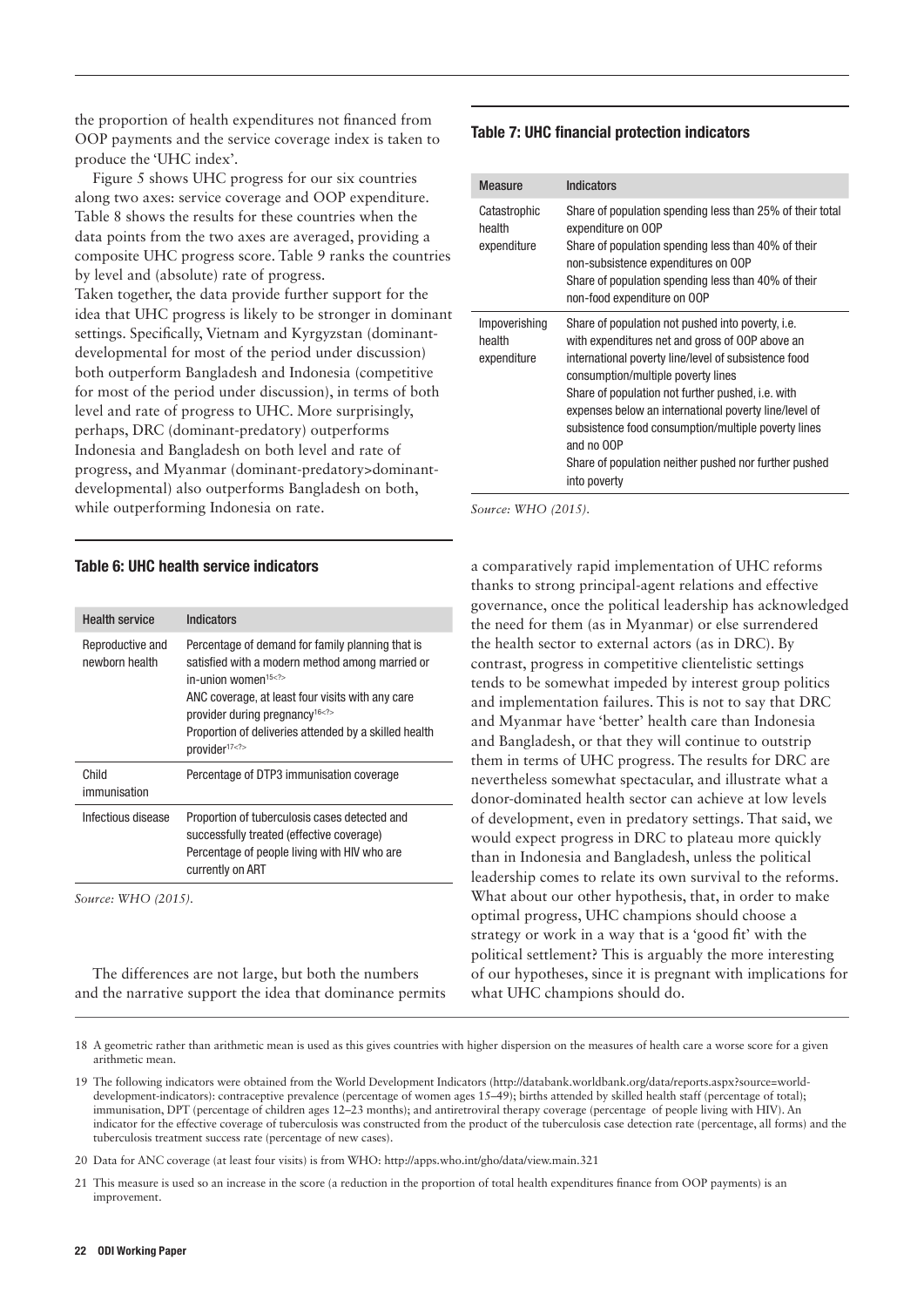#### Figure 5: Service coverage and OOP health spending for six countries, 1995–99 to 2010–14



why these countries have progressed as they have, and while we could posit that strategies have been governmentsupporting in Indonesia, when in fact a governmentconnecting approach would have been preferable, in truth we do not have clear enough indicators for our categories to know whether UHC champions have really been behaving in a good-fit way for each case.

There is also the perplexing question of the relevant counterfactual. What do we mean by 'optimal rate of progress' or 'better results'? Better relative to what? The answer is that the 'good-fit' strategy is better than another strategy that UHC advocates *could* have taken in the same country, at the same time, with all other factors constant. The universe being what it is, it is impossible, unfortunately,

#### Table 8: UHC progress for six countries, a composite index, 1995–2014

| UHC index       | 1995-99 | $2000 - 04$ | $2005 - 09$ | $2010 - 14$ | Change   | % Change |
|-----------------|---------|-------------|-------------|-------------|----------|----------|
| Bangladesh      | 19.41   | 21.69       | 30.98       | 36.80       | $+17.39$ | 90%      |
| Myanmar         | 14.24   | 15.78       | 24.57       | 38.17       | $+23.94$ | 168%     |
| Indonesia       | 27.75   | 33.34       | 43.68       | 50.76       | $+23.02$ | 83%      |
| <b>DRC</b>      | 17.41   | 25.24       | 40.61       | 51.27       | $+33.87$ | 195%     |
| Kyrgyz Republic | 34.34   | 33.61       | 46.84       | 57.47       | $+23.13$ | 67%      |
| Vietnam         | 26.96   | 27.19       | 45.84       | 58.68       | $+31.71$ | 118%     |

While it might plausibly be argued that the strategy has been government-supporting in Vietnam, Kyrgyzstan and Myanmar, government-substituting in DRC and government-connecting in Bangladesh, helping explain

to know whether strategies are better in this way or not.

A case study approach that would nevertheless give us some leverage over this question would have to provide clear grounds for specifying political settlement type, and then clear

#### Table 9: UHC ranking and political settlement type

| Country           | UHC progress by level<br>(2014) | UHC progress by<br>absolute change<br>$(1995 - 2014)$ | UHC progress by %<br>change (1995-2014) | Average ranking<br>across 3 indicators | <b>Political settlement</b><br>type                    |
|-------------------|---------------------------------|-------------------------------------------------------|-----------------------------------------|----------------------------------------|--------------------------------------------------------|
| Vietnam           | 1st                             | 2nd                                                   | 3rd                                     | 2nd                                    | Dominant-<br>developmental                             |
| Kyrgyzstan        | 2nd                             | 4th                                                   | 6th                                     | 4th                                    | Dominant-<br>developmental><br>competitive clientelist |
| <b>DRC</b>        | 3rd                             | 1st                                                   | 1st                                     | 1st                                    | Dominant-predatory                                     |
| Indonesia         | 4th                             | 5th                                                   | 5th                                     | 5th                                    | Competitive clientelist                                |
| <b>Myanmar</b>    | 5th                             | 3rd                                                   | 2nd                                     | 3rd                                    | Dominant-predatory><br>dominant-<br>developmental      |
| <b>Bangladesh</b> | 6th                             | 6th                                                   | 4th                                     | 6th                                    | Competitive<br>clientelist>dominant                    |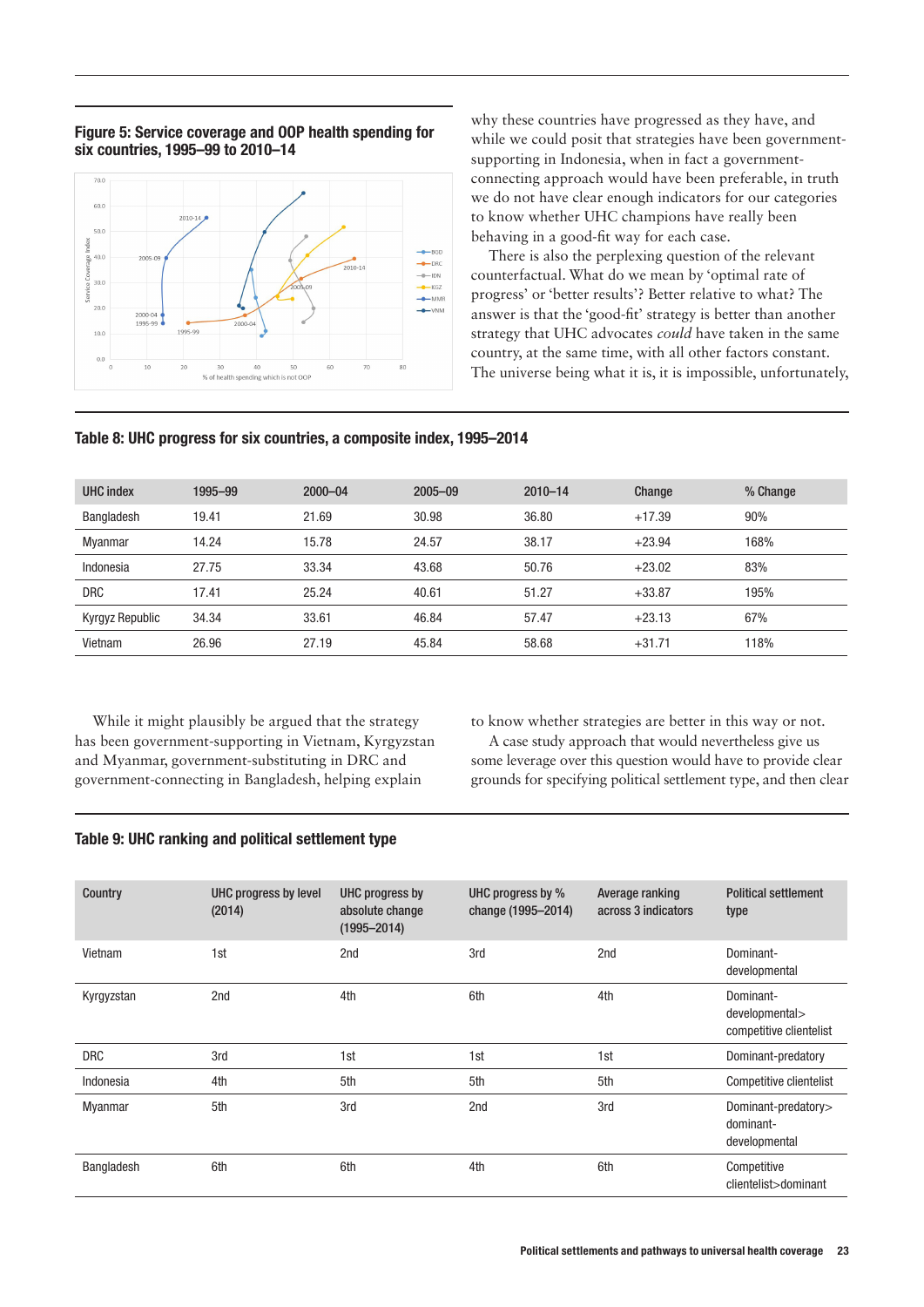criteria for identifying 'government-following', 'governmentsubstituting' and 'government-connecting' strategies. Holding political settlement type constant across countries, we would then have to choose cases that contrasted on the 'goodness of fit' variable. Even then, any attribution of UHC progress to the fitness variable would need to account for the role of the policy domain, which, because it co-determines outcomes, is liable to muddy the water.

Another approach, presumably, would be to test whether what we take to be 'good-fit' cases perform better or worse than the average country with the same political settlement type, with a similar level of income. Whether there would be good enough data, and enough data points to be able to draw meaningful conclusions from such an exercise, would require additional research.

Another option would be to conduct a controlled experiment within countries that are currently undertaking UHC reforms. Reformers would have to agree to adopt different ways of working, perhaps in different geographic areas, or for different population groups or service dimensions, some of which mimicked what we predict to be 'good-fit' strategies, and some of which took a different approach. The results could then be monitored over time. Doubtless this would present certain ethical and practical difficulties, not to mention attribution problems, and would also mark something of a stretching of the boundaries of PSA, since its injunctions tend to be pitched at a 'whole country' level. Notwithstanding these challenges, we feel this is probably the most promising direction in which to take PSA and UHC research.

# Progress towards universal health coverage in a larger sample

Returning to our findings on political settlement type and UHC progress, it is important to note that the quantitative differences in progress were not large, and, moreover, that the small size of our sample could have biased our conclusions. Had we chosen different countries, our conclusions might have been different. We consequently tried to test the findings against a larger sample. To do so, we utilised Levy's (2014) typology of dominant, intermediate and competitive regimes, constructed from a modified version of the democracy indicator from the Polity IV dataset.<sup>22</sup> This has two major disadvantages, however. First, it reduces regime type to a single dominantcompetitive dimension, and introduces an intermediate category for regimes that do not clearly fall into either. This does not capture the differences in regime type within the dominant, intermediate and competitive types, whether between predatory and developmental dominant settlements or between elitist or inclusive settlements.

Second, the Polity IV indicator primarily provides a measure of how formally 'democratic' a country's institutions are, whereas the 'dominant-competitive' dichotomy is actually supposed to be a measure of 'elite cohesion', or the level of 'how easy or difficult it is to remove an incumbent regime'. As such it is an imperfect proxy. Moreover, it is important to remember that development results are not intended simply to be 'read off' from political settlement type. Outcomes are co-determined by the politics of the policy domain, one aspect of which concerns the different 'strategies' we have been discussing. Since the policy domain is semi-autonomous from the political settlement it is difficult to predict outcomes on the basis of knowledge of political settlement type alone. Unfortunately, we do not have cross-national data for the composition of the policy domain or the strategies UHC champions choose; until we do, we cannot expect our hypotheses to be reflected in large-n datasets. As such, the results from this analysis can be at best suggestive.

Data are available to calculate the UHC index for 62 countries for 2010–14, shown in Figure 6, again with the service coverage index on the y-axis and the financing measure on the x-axis. Countries towards the top righthand corner are those performing well on both service coverage, and on reducing OOP payments.

PSA predicted that dominant regimes are likely to be under less pressure to expand social services, and may thus have little interest in more progressive provision of social services, which would imply high taxation upon the elite. However, there may be cases where a dominant regime does decide to expand access to services as a means of securing political stability or undermining opponents, and, where it does so, a long time horizon will mean the regime has the ability to carefully design policies for the long term. We can thus expect some dispersion of results across dominant regimes depending on whether or not service delivery has been prioritised. Where it has, we could expect substantial progress towards UHC, but little or no progress where it has not.

Competitive settlements, especially those that are more inclusive, are likely to face stronger redistributive pressures, meaning service delivery will be higher up the political agenda. However, the pressure is likely to be for *ad hoc* policies to deliver patronage to specific groups, rather than to deliver systematic improvement in services. These political pressures additionally mean bureaucratic capability to deliver policies is also likely to be poor. Politicians with short time horizons have few incentives to embark on the long-term building of bureaucratic capacity, and competition may also imply a lack of a clear prioritisation of policies.

<sup>22</sup> This indicator involves assessment of the competitiveness of political participation, the openness and competitiveness of executive recruitment and the constraints on the chief executive. See Levy (2014) Chapter 7.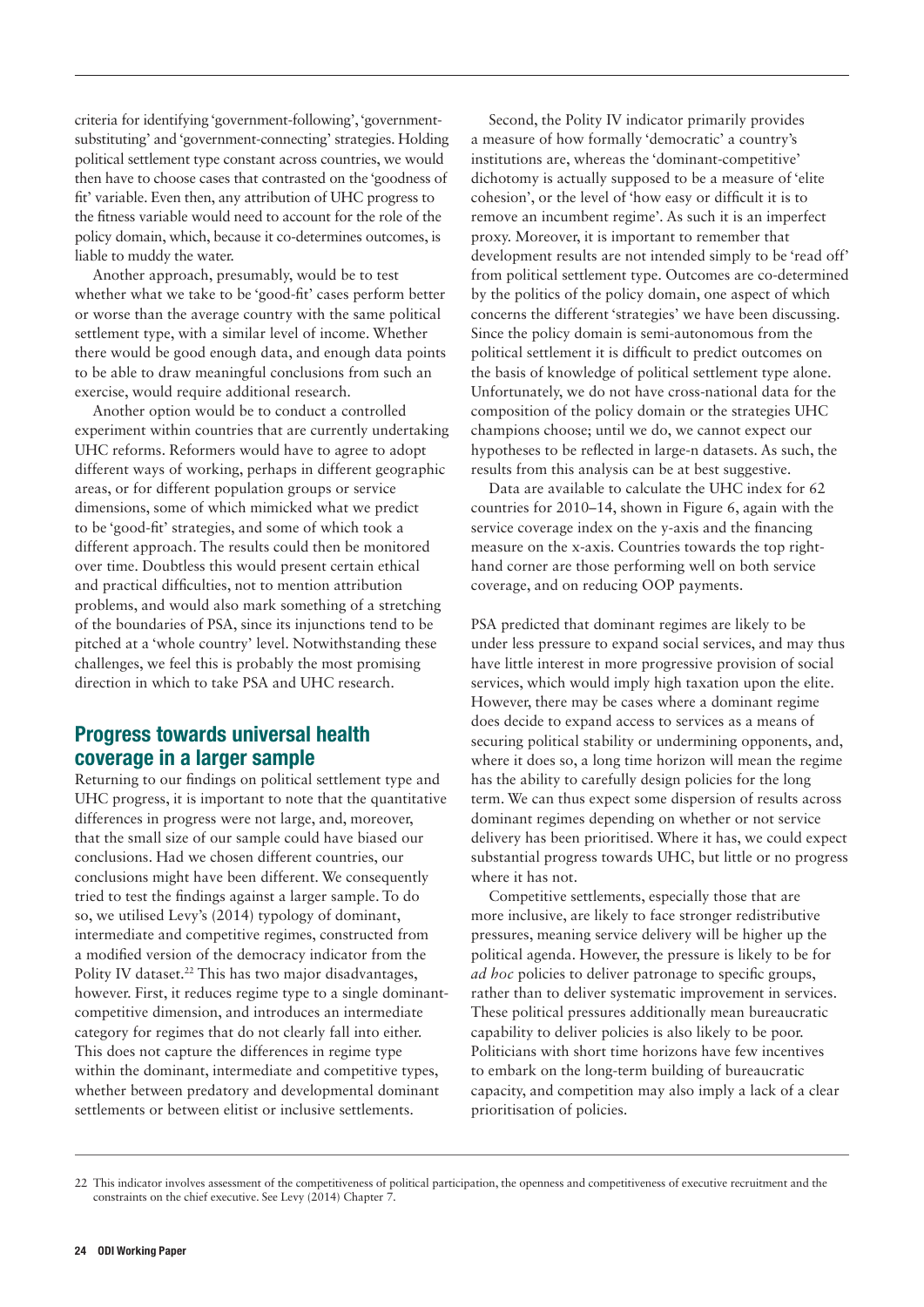



However, we find little support for these predictions in the cross-country relationship between political settlement and progress on UHC, as Figure 7 shows. As theory would predict, there is substantial variation in performance among dominant political settlements, containing both the best (Cuba) and worst (Afghanistan, Sudan) performers. However, performance is otherwise indistinguishable from intermediate regimes. While the average for competitive regimes is higher, it is not statistically significant. This lack of relationship seems to bear out concerns over the measurement of regime type. However, another possibility is that the simple UHC index we have calculated does not capture several important aspects of UHC. The variables included are predominantly those for prevention and primary care interventions that were the focus of the MDGs. As such, these indicators are not necessarily reflective of national burdens of disease, or what health budgets are typically spent on. Organisation for Economic Co-operation and Development countries typically spend only around 5% of health spending on preventative services (Wagstaff et al., 2015a). No indicators are included for non-communicable diseases, which now account for 55% of the global burden of disease (WHO,

Figure 6: UHC index, 2009–14 Figure 7: Political settlement and UHC



2015), but for which there are not yet widely comparable data across countries. This is problematic as the index as it stands would not give countries credit for progress made on developing a more advanced health system that treats conditions that may account for the majority of the burden of disease, or for ensuring a large part of health expenditure contributes to effective service coverage. Running an effective referral system is more complex (and less amenable to external support not dependent on domestic bureaucratic capacity) and may thus be considered a better test of the extent to which a domestic political settlement is able to provide health services.

Put differently, there may not be a big difference between dominant and competitive regimes when it comes to supplying some of the 'easier' health services that are the focus of the UHC index, especially when development partners are heavily involved in the sector. However, we would expect these differences to manifest themselves when it comes to supplying more complex forms of curative care that require greater state capacity and coordination. At present, however, we do not have the data to determine this.23

<sup>23</sup> Note, however, that running the data against an alternative index created by Wagstaff et al. (2015a, 2015b) did not return results that were any more supportive of our hypotheses.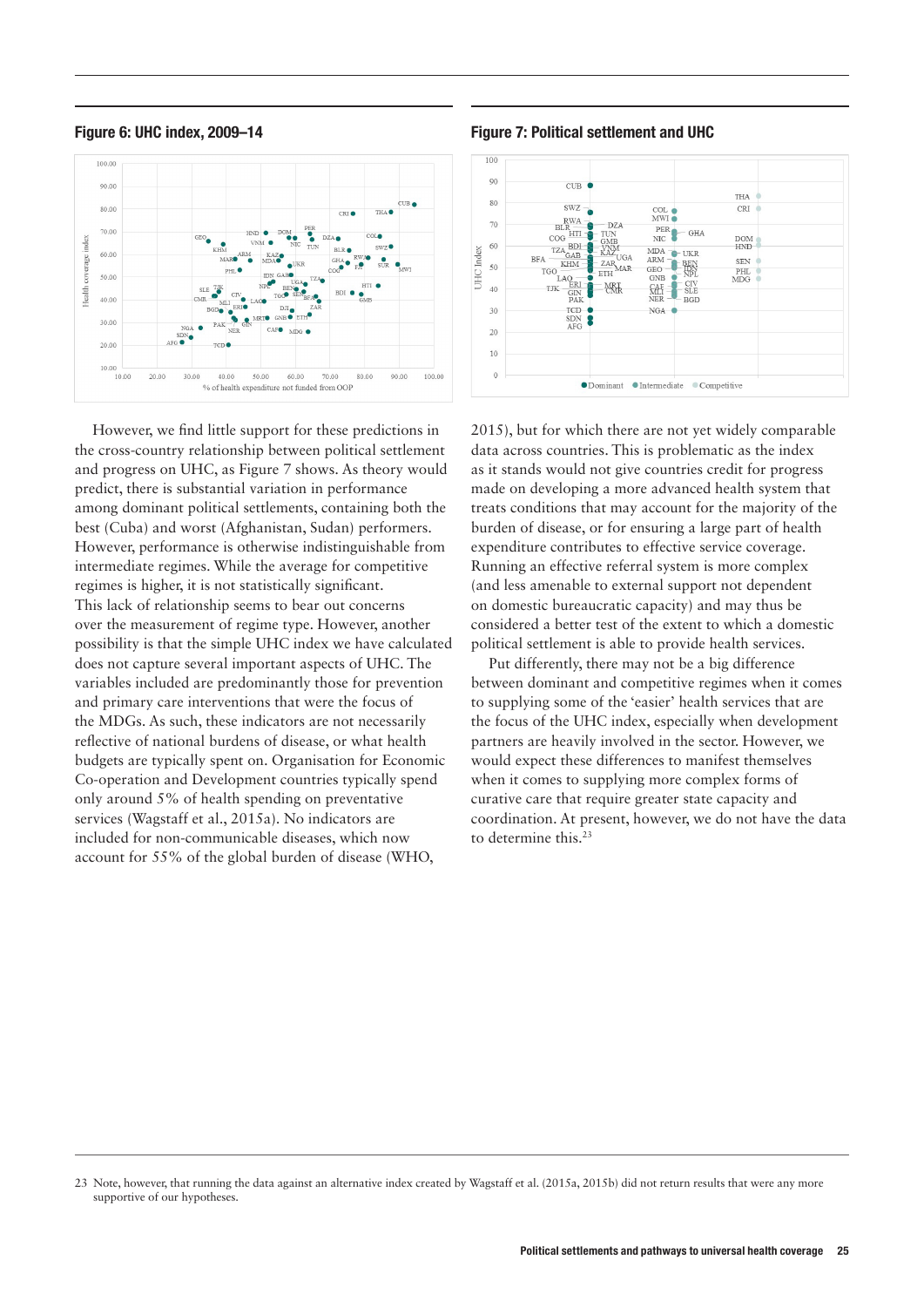## **Conclusions**

In this paper we have discussed some of the background to UHC and reviewed some of the existing political economy literature on it. In particular, we have examined different theories of the kinds of long term structural change, contingent events and interest group politics that are likely to enable or disable a smooth and fast transition to UHC.

We have also discussed PSA as an alternative. complementary, approach that focuses on the deeper balance of power on which politics is based. We have provided a model that links the political settlement, in combination with what we call the policy domain, to UHC progress through the mechanism of political commitment, policy pathways, funding and governance arrangements. We have hypothesised that, other things being equal, progress will be stronger in dominant-developmental settlements and weaker in dominant-predatory and elitist competitive clientelist settlements, with inclusive competitive clientelist settlements lying somewhere in between. We have also hypothesised that, in dominantdevelopmental settings, progress will be optimised when UHC champions play a government-supporting role; that in dominant-predatory and elitist competitive clientelist settlements, it will be optimised when UHC champions play a government-substituting role; and that in inclusive competitive clientelist settlements, it will be optimised when they play a government-connecting role.

Case studies of six low- and lower-middle-income countries have provided broad support for the hypotheses connecting political settlement type to UHC progress, with dominant-developmental Vietnam and Kyrgyzstan outperforming competitive clientelist Indonesia and Bangladesh. More surprising is the strong performance of dominant-predatory DRC and to a lesser extent Myanmar. We have argued that it may be easier to achieve early results in a donor-driven health sector in a dominantpredatory settlement than in a more nationally owned health sector, thick with local politics, in a competitive clientelist settlement. Myanmar, meanwhile, suggests progress in dominant settings can rapidly improve if the settlement switches from predatory to developmental.

We also tested the hypotheses against a larger dataset to see if the putative advantages of dominance were confirmed. In fact they were not, but we suspect this may have more to do with problems of measuring political settlement type, the absence of proxies for intervening variables and limitations of the UHC progress data, as opposed to invalidity of the hypotheses themselves. More work on indicators and measurement would be welcome to assess whether relationships do hold, and, if so, how significant they are.

Our case studies also provided some support for the arguably more interesting idea that UHC progress is optimised when policy strategies are a good fit for the political settlement. In truth, however, the evidence is a little vague here. More work would be needed on indicators, and a different research design, to draw conclusions with any confidence. Thanks to the elusive nature of the counterfactual, designing an appropriate study is challenging. However, we would recommend that researchers concentrate their efforts on quasi-experimental action research in which in-country UHC champions run different parts of their programmes according to different strategies, with the results monitored and analysed. In the meantime, we think PSA still provides a promising framework for rich PEA of particular country contexts, and intuitively plausible ideas about how to strategise in them.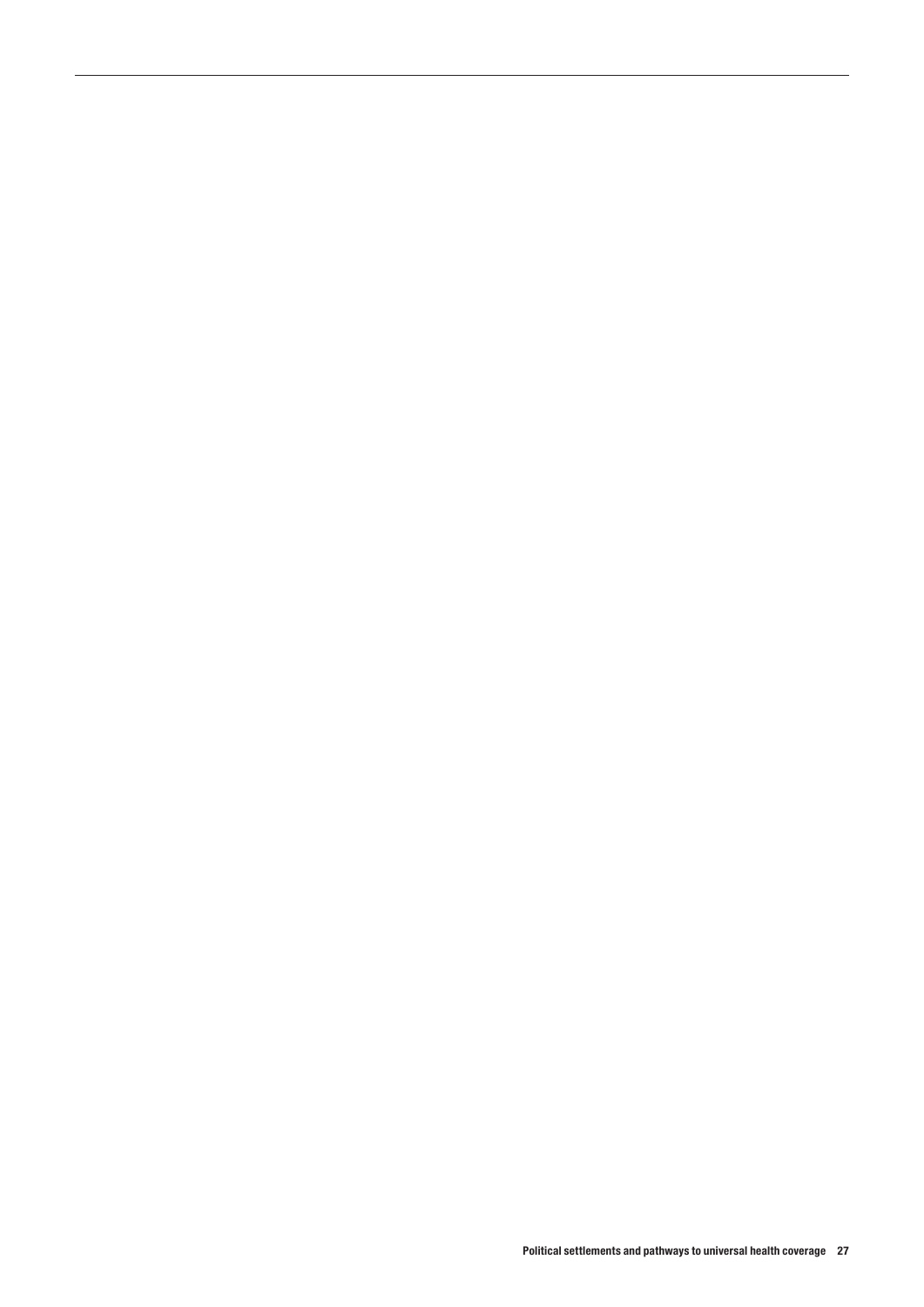# References

- Atun, R., De Andrade, L.O.M., Almeida, G. et al. (2015) 'Health-system reform and universal health coverage in Latin America', T*he Lancet* 385(9974): 1230–47.
- Balabanova, D., McKee, M. and Mills, A. (2011) 'Kyrgyzstan: a regional leader in health system reform', in D. Balabanova, M. McKee and A. Mills (eds) *Good health at low cost 25 years on*. London: London School of Hygiene and Tropical Medicine.

Besley, T. and Persson, T. (2013) 'Taxation and development', *Handbook of Public Economics* 5(51): 211–18.

- Booth, D. (2015) 'What next for political settlements theory and African development?' ESID Synthesis Workshop, Midford, 8–11 November.
- Borgonovi, E. and Compagni, A. (2012) 'Sustaining universal health coverage: the interaction of social, political, and economic sustainability', *Value in Health* 16(1): S34–ß38.

Bump, J.B. (2010) *The long road to universal health coverage: a century of lessons for development strategy.* Seattle, WA: PATH.

- Chan, M. (2012) 'Best days for public health are ahead of us'. Address to the Sixty-fifth World Health Assembly, Geneva, 21 May.
- Chopra, D. (2015) *Political commitment in India's social policy implementation: shaping the performance of MGNREGA*. Working Paper 50. Manchester: ESID.
- Cotlear, D. et al. (2015) *Going universal: how 24 developing countries are implementing universal health coverage from the bottom up.* Washington, DC: World Bank.
- DFID (Department for International Development) (2010) *Building peaceful states and societies.* DFID Practice Paper. London: DFID.
- Di John, J. and Putzel, J. (2009) *Political settlements*. Issues Paper. Birmingham: GSDRC, University of Birmingham.
- Evans, T.G. (2014) 'In Myanmar, setting a goal for universal health coverage', Investing in Health: News and Views in Healthy Development Blog, 4 February (http://blogs.worldbank.org/health/myanmar-setting-goal-universal-health-coverage)
- Falkingham, J., Kakkazieva, B. and Bascieri, A. (2010) 'Trends in out-of-pocket payments for health care in Kyrgystan, 2001-2007', *Health Policy and Planning* 25(5): 427–36.
- Fan, V.Y and Savedoff, W.D. (2012) *The health financing transition: a conceptual framework and empirical evidence*. Working Paper. Washington, DC: Results for Development Institute.
- Forsberg, L.T. (2011) *The political economy of health care reform in Vietnam*. Princeton Global Leaders Program Working Paper. Oxford: Oxford University.
- Fox, A.M. and Reich, M.R. (2015) 'The politics of universal health coverage in low and middle income countries: a framework for evaluation and action', *Journal of Health Politics, Policy and Law* 40(5) 1023–60.
- Grindle, M. (2001) *Despite the odds: the political economy of social sector reform in Latin America*. Faculty Research Working Paper. Cambridge, MA: John F. Kennedy School of Government, Harvard University.
- Harmer, A. (2011) 'Improving the lives of "half the sky" how political, economic and social factors affect the health of women and their children', in D. Balabanova, M. McKee and A. Mills (eds) *Good health a low cost 25 years on*. London: London School of Hygiene and Tropical Medicine.
- Harris, D., Batley, R. and Wales, J. (2013) *The technical is political: what does this mean in the health sector?* London: ODI and University of Birmingham.
- Hassan, M. (2013) Political settlement dynamics in a limited access order: the case of Bangladesh. Working Paper 23. Manchester: ESID.
- Hickey, S. (2013) *Thinking about the politics of development: towards a relational approach*. Working Paper 1. Manchester: ESID.
- Hickey, S. et al. (2015) *The poltiics of governing oil effectively: a comparative study of two new oil-rich states in Africa*. Working Paper 54. Manchester: ESID.
- ICG (International Crisis Group) (2012) *Myanmar: the politics of economic reform*. Asia Report 231. New York: ICG.
- Jones, B., Elgin-Cossart, M. and Esberg, J. (2012) *Pathways out of fragility: the case for a research agenda on inclusive political settlements in fragile states.* New York: Centre for International Cooperation.
- Kelsall, T. (2016) 'Thinking and working with political settlements'. Briefing. London: ODI.
- Kelsall, T. and Heng, S. (2016) 'Inclusive healthcare and the political settlement in Cambodia', *New Political Economy* 21(2): 238–55.
- Khan, M. (1995) 'State failure in weak states: a critique of new institutional economics', in J. Harris (ed.) *The new institutional economics and third world development.* London: Routledge.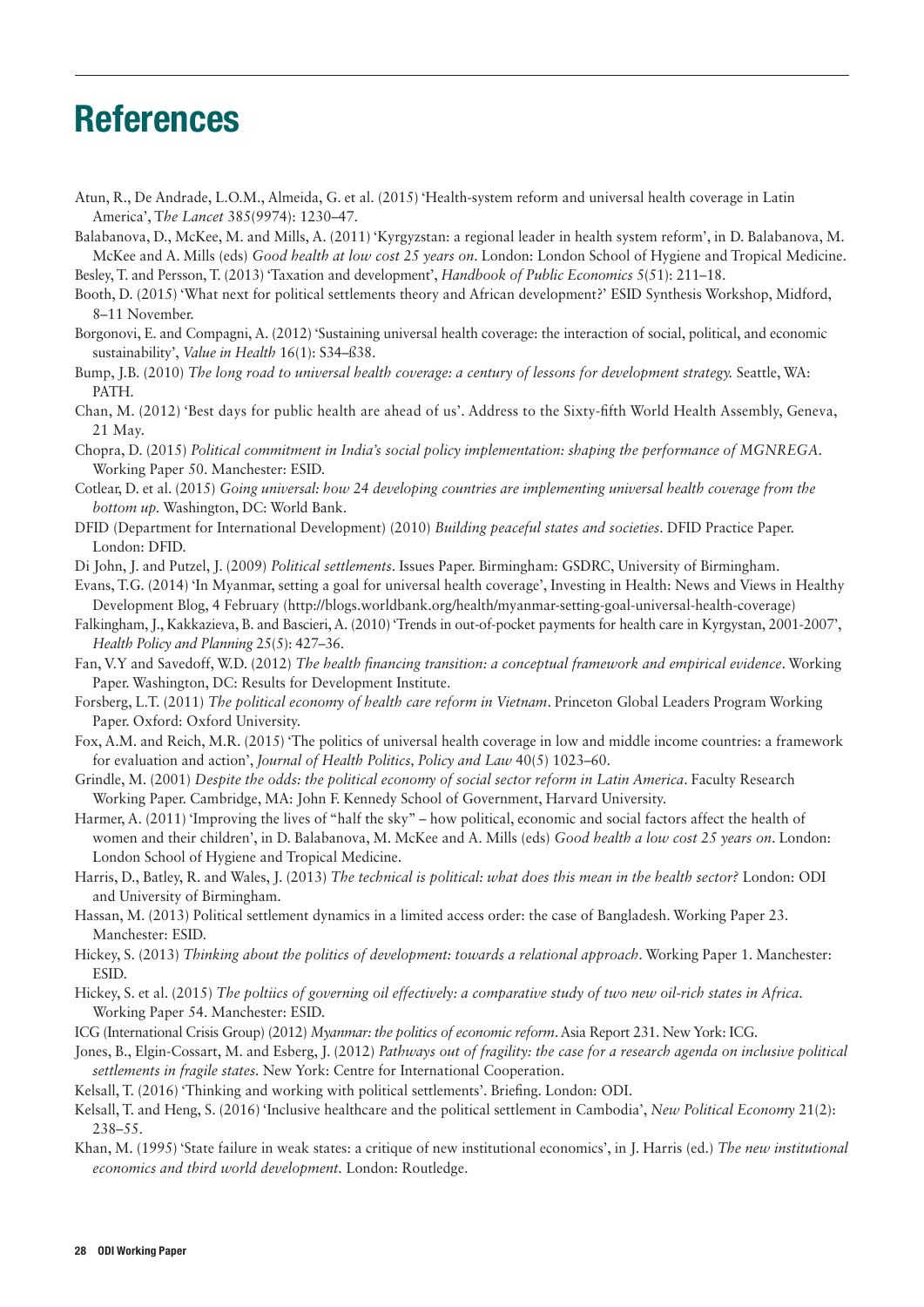Khan, M. (2010) *Political settlements and the governance of growth-enhancing institutions*. Resutuearch Paper Series on Growth-Enhancing Governance. London: SOAS, University of London.

Khan, M. (2011) *The political settlement and its evolution in Bangladesh*. London: SOAS, University of London.

Kickbusch, I., Sturchio, J., Mounier, T. et al. (2014) *Universal health coverage: an annotated nibliography*. Geneva: The Graduate Institute, the Global Health Programme and Rabin Martin.

Kickbusch, I., Sturchio, J., Galambos, L. et al. (2015) *Universal health coverage: annotated nibliography 2.0*. Geneva: The Graduate Institute: the Global Health Programme, Rabin Martin and Johns Hopkins University.

Lavers, T. and Hickey, S. (2015) *Investigating the political economy of social protection expansion in Africa: at the intersection of transnational ideas and domestic politics*. Working Paper 47. Manchester: ESID.

Laws, E. (2012) 'Political settlements, elite pacts, and governments of national unity'. Background Paper 10. Birmingham: DLP.

Laws, E. and Leftwich, A. (2014) 'Political settlements'. Concept Brief 1. Birmingham: DLP, University of Birmingham.

Leftwich, A. (2011) 'Thinking and working politically: what does it mean, why is it important and how do you do it?', in DLP (ed.) *Politics, leadership and coalitions in development.* Policy Implications of the DLP Research Evidence, Research and Policy Workshop, Frankfurt, 10–11 March. Background Papers. Birmingham: DLP.

Levy, B. (2012) 'Two development trajectories'. Draft, 7 May. Mimeo.

Levy, B. (2014) *Working with the grain: integrating governance and growth in development strategies.* New York: OUP.

Levy, B. and Walton, M. (2013) *Institutions, incentives and service provision: bringing politics back in*. Working Paper 18. Manchester: ESID.

Lindemann, S. (2008) *Do inclusive elite bargains matter? A research framework for understanding the causes of civil war in Sub-Saharan Africa*. Crisis States Research Centre Discussion Paper 15. London: LSE.

- Marat, E. (2012) Kyrgyzstan: a parliamentary system based on inter-elite consensus', *Demokratizatsiya* 20(4): 325–44.
- McCloughlin, C. and Batley, R. (2012) *The politics of what works in service delivery: an evidence-based review*. Working Paper 6. Manchester: ESID.
- McKee, M., Balabanova, D., Basu, S. et al. (2013) 'Universal health coverage: a quest for all countries but under threat in some', *Value in Health* 16(1): S39–S45.
- Melling, J. (1991) 'Induistrial capitalism and the welfare of the state: the role of employers in the comparative development of the welfare state. A review of recent research', *Sociology* 91(2): 219–39.

Morrison, S.J., Hiebert, M., Cullison, T. et al. (2014) *Myanmar: regressed, stalled, or moving forward?* Washington, DC: CSIS.

North, D.C., Wallis, J.J. and Weingast, B.R. (2009) *Violence and social orders: a conceptual framework for interpreting recorded human history.* Cambridge: Cambridge University Press.

North, D.C., Wallis, J.J., Webb, S.B. et al. (eds) (2013) *In the shadow of violence: politics, economics, and the problems of development.* Cambridge: Cambridge University Press.

Parks, T. and Cole, W. (2010) *Political settlements: implications for international development policy and practice*. Occasional Paper 2. San Francisco, CA: The Asia Foundation.

- Participants at the Bellagio Workshop on Political Economy of Global Health (2015) 'Report from Bellagio: advancing political economy of global health to understand and influence the drivers of universal health coverage', *Health Systems and Reform* 1(1): 20–21.
- Roberts, M.J., Hsiao, W.C. and Reich, M.R. (2015) 'Disaggregating the universal coverage cube: putting equity in the picture', *Health Systems & Reform* 1(1): 22–27.
- Reich, M.R, Harris, J., Ikegami, N. et al. (2015) 'Moving towards universal health coverage: lessons from 11 country studies'. *The Lancet* 385: 1–6.
- Rocha Menocal, A. (2015) *Inclusive political settlements: evidence, gaps, and challenges of institutional transformation*. Birmingham: DLP, University of Birmingham.

Rosser, A., Wilson, I. and Sulistiyanto, P. (2011) *Leaders, elites and coalitions: the politics of free public services in decentralised Indonesia*. Research Paper 16. Birmingham: DLP.

- Soeters, R., Peerenboom, R.B., Mushagalusa, P. and Kimanuka, C. (2011) 'Performance-based financing experiment improved health care in the Democratic Republic of Congo'. *Health Affairs* 30(8): 1518–27.
- Shobert, B. (2013) *Myanmar's health infrastructure: the evolving context for foreign engagement*. Seattle, WA: NBR.

Standish, R. (2015) 'Five years on, has Kyrgyzstan's democratic revolution put down roots?' *Foreign Policy*.

Stasse, S., Vita, D., Kimfuta J. et al. (2015) 'Improving financial access to health care in the Kisantu District in the Democatic Republic of Congo: acting upon complexity', *Global Health Action* (8): 1-13.

- Stuckler, D., Feigl, A.B., Basu, S. et al. (2010) *The political economy of universal health coverage. Background to the Global Symposium on Health Systems Research*, Montreux, 16–19 November.
- UN General Assembly (2012) 'Global health and foreign policy', Document A/67/L.36, Agenda Item 123, 67th Session, 6 December.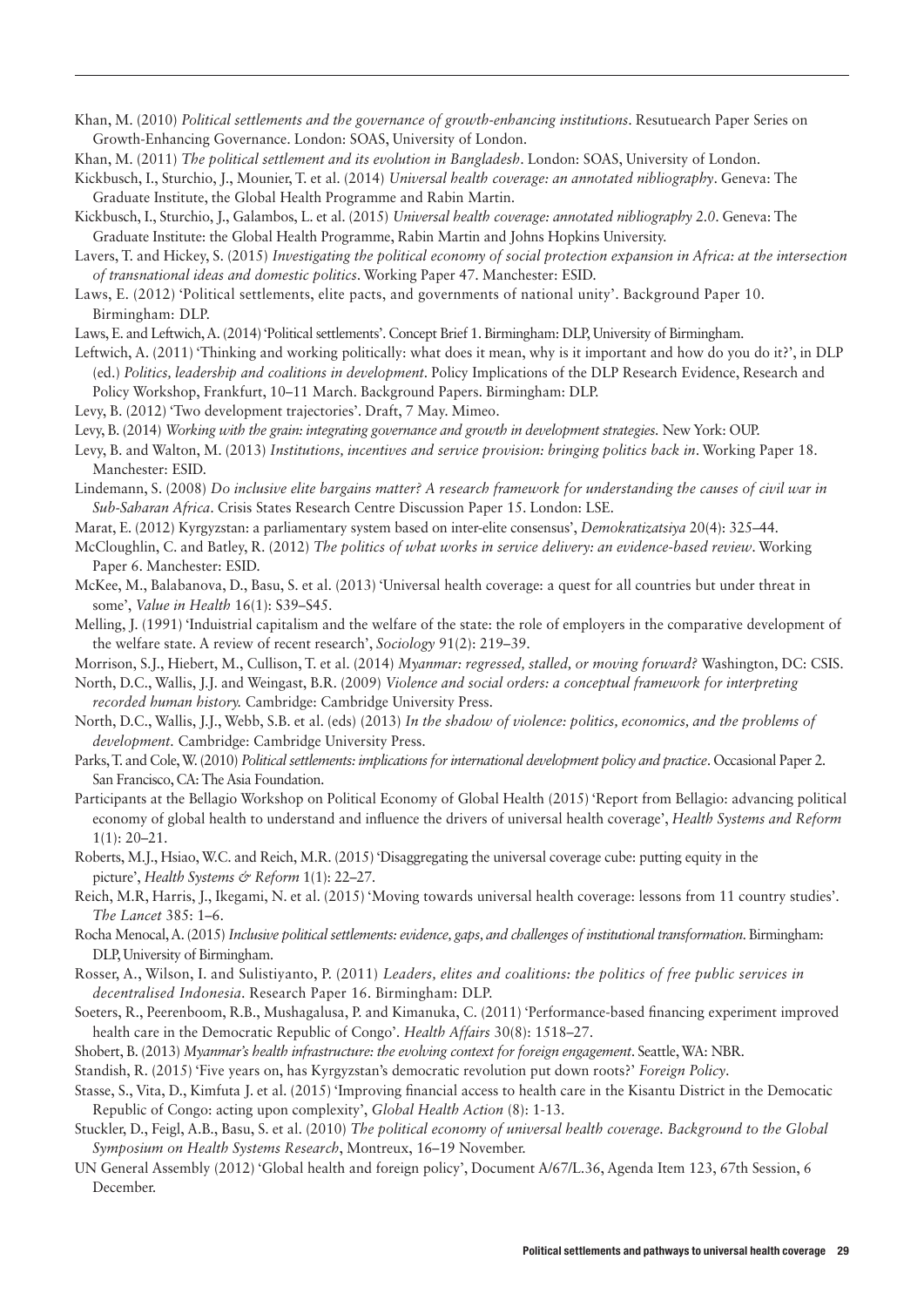- USAID (US Agency for International Development (2012) *Democracy, human rights and governance assessment of the Democratic Republic of Congo*. Washington, DC: USAID.
- Van Minh, H., Pocock, N.S., Chaiyakunapruk, N. et al. (2014) 'Progress towards universal health coverage in ASEAN', *Global Health Action* 7(10): 1–11.
- Vietnam Ministry of Health (2011) *Report on results of feasibility study for implementing universal health insurance*. Hanoi: Statistical Publishing House.
- Waldman, R. (2006) *Health in fragile states. Country case study: Democratic Republic of the Congo*. Arlington, VA: BASICS for USAID).
- Wagstaff, A., Cotlear, D., Eozenou, P.H.V. et al. (2015a) 'Measuring progress towards universal health coverage: with an application to 24 developing countries'. Policy Research Working Paper 7470. Washington, DC: World Bank.
- Wagstaff, A., Dmytraczenko, T., Almeida, G. et al. (2015b) 'Assessing Latin America's progress toward achieving universal health coverage', *Health Affairs* 34(10): 1704–12.
- Whitfield, L. and Therkilsden, O. (2011) *What drives states to support the development of productive sectors? Strategies ruling elites pursue for political survival and their policy implications.* Working Paper 2011:15. Copenhagen: DIIS.

Wild, L. et al. (2015) *Adapting development: improving services for the poor*. London: ODI.

World Bank (2003) World development report 2004: making services work for poor people. Washington, DC: World Bank.

- World Bank (2005) *Maintaining momentum to 2015: an impact evaluation of interventions to improve maternal and child health and nutrition in Bangladesh*. Washington, DC: World Bank.
- World Bank (2009) *Health financing and delivery in Vietnam: looking forward*. Health Nutrition and Population Series. Washington, DC: World Bank.
- World Bank (2013) *Toward universal coverage in health: the case of the state-guaranteed benefot package of the Kyrgyz Republic*. UNICO Studies Series 17. Washington, DC: World Bank.
- World Bank (2014a) *Universal health coverage for inclusive and sustainable development: country summary report for Indonesia*. Health, Nutrition and Population Global Practice. Washington, DC: World Bank.
- World Bank (2014b) *Universal health coverage for inclusive and sustainable development: country summary report for Vietnam*. Health, Nutrition and Population Global Practice. Washington, DC: World Bank.

World Bank (2015) *The path to universal coverage in Bangladesh: a World Bank study*. Washington, DC: World Bank.

WHO (World Health Organization) (2010) *World health report 2010: Health systems financing: The path to universal coverage*. Geneva: WHO.

- WHO (World Health Organization) (2013) *Research for universal health coverage.* Geneva: WHO.
- WHO (World Health Organization) (2014 'World Health Organization country cooperation strategy, Myanmar, 2014-2018'. Myangone: WHO.
- WHO (World Health Organization) (2015) *Tracking universal health coverage: First global monitoring report*. Geneva: WHO.